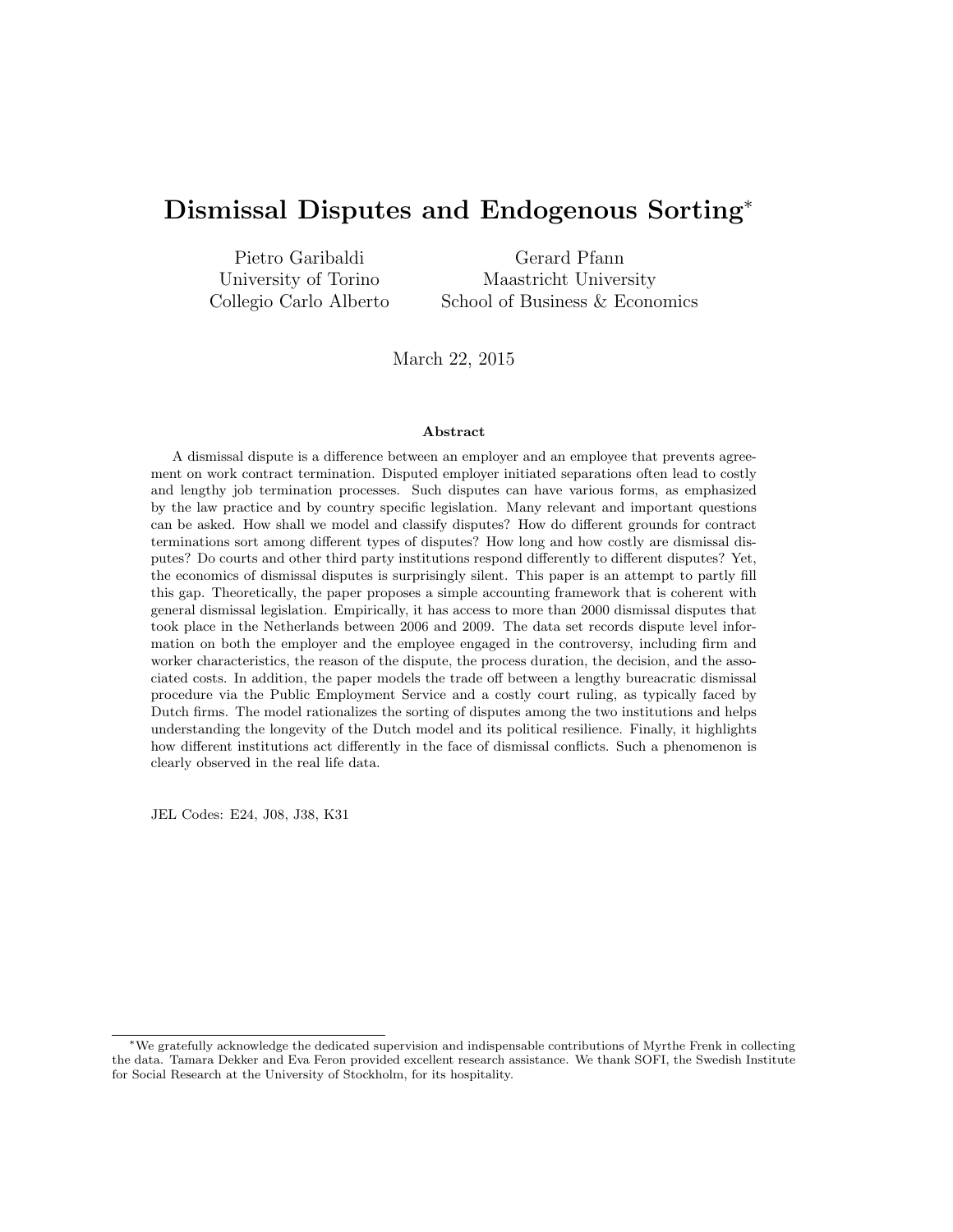"Fuller utilization of the concepts and hypotheses of economic theory (in a sense described below) as a part of the process of observation and measurement promises to be a shorter road, perhaps the only possible road, to the understanding of cyclical fluctuations."

Tjalling C. Koopmans, 1947 (p.162)

## 1 Introduction

A dismissal dispute is a difference between an employer and an employee that prevents agreement on work contract termination. A disputed employer initiated separation often leads to a costly and lengthy job termination process. Such disputes can have many forms, as emphasized by the law practice and by country specific legislation. Legal practice and country specific legislation typically distinguish between *firm* dominant (mostly economic) and *worker* dominant (mostly disciplinary) disputes, and provide a taxonomy that is often encoded in country specific laws. Inevitably, dismissal disputes are settled with the engagement of a third party or a court, that ultimately rules on the nature of the dispute and sets mandatory compensation.

The economics of employment protection and job security has attracted a vast literature for at least twenty-five years. The main focus of that literature has been on the employment effects of different institutional provisions. Real life dismissal procedures are country specific and very complex. Various international organizations, and the OECD in particular, have tried to summarize in simple indicators the degree and strictness of employment protection legislation. These country indicators have been very popular in policy circles and in macroeconomic regressions, but inevitably can not grasp the richness and complexity of job security provisions. Perhaps surprisingly, very few empirical studies dig inside the details of these institutions.

Although many relevant and interesting questions may be asked, as of today very little is known about the economics of dismissal disputes and how firm worker pairs act, choose and sort within the country specific legislation. How shall we model and account for different origins of dispute? How do different jobs sort among different disputes? How long and how costly are dismissal disputes? Do courts and related third party institutions respond differently to different types of dispute? These questions are barely touched upon in the existing literature, most likely because quantitative evidence on dismissal disputes is very difficult to assemble and very little information is available to the economics profession.

This paper is an attempt to partly fill in this gap. Empirically, it has access to more than 2000 dismissal disputes that took place in the Netherlands between 2006 and 2009. This unique data set records detailed dispute level information on both the firm and the worker, including the wage, the penalty and duration of the disputes. And the data are also representative of the aggregate inflows into Dutch unemployment.

In the conviction that "there is no good measurement without theory", as argued prominently by Koopmans (1947), we provide an economic taxonomy of dismissal disputes, using a simple static theory of firm worker matches. With the help of an accounting framework, dismissal disputes can then easily be classified as firm dominant, worker dominant, or difficult. The latter category contains those cases where it is uncertain which party is responsible most for making the separation compulsory.

Armed with a well defined economic taxonomy, the paper looks at the key stylized facts of dismissal disputes in the Netherlands. The Dutch model of employment security is complex, as most European institutions are. Within the Netherlands, no employer initiated separation can take place without prior authorization, either from a labour court or from the Public Employment Service (PES), an institution that has been in place since the Nazi occupation of the Netherlands in the early nineteen forties. The unique feature of the Dutch model is that separations at the PES can take place with no severance payments, so that a non obvious and complex sorting mechanism takes place in the labor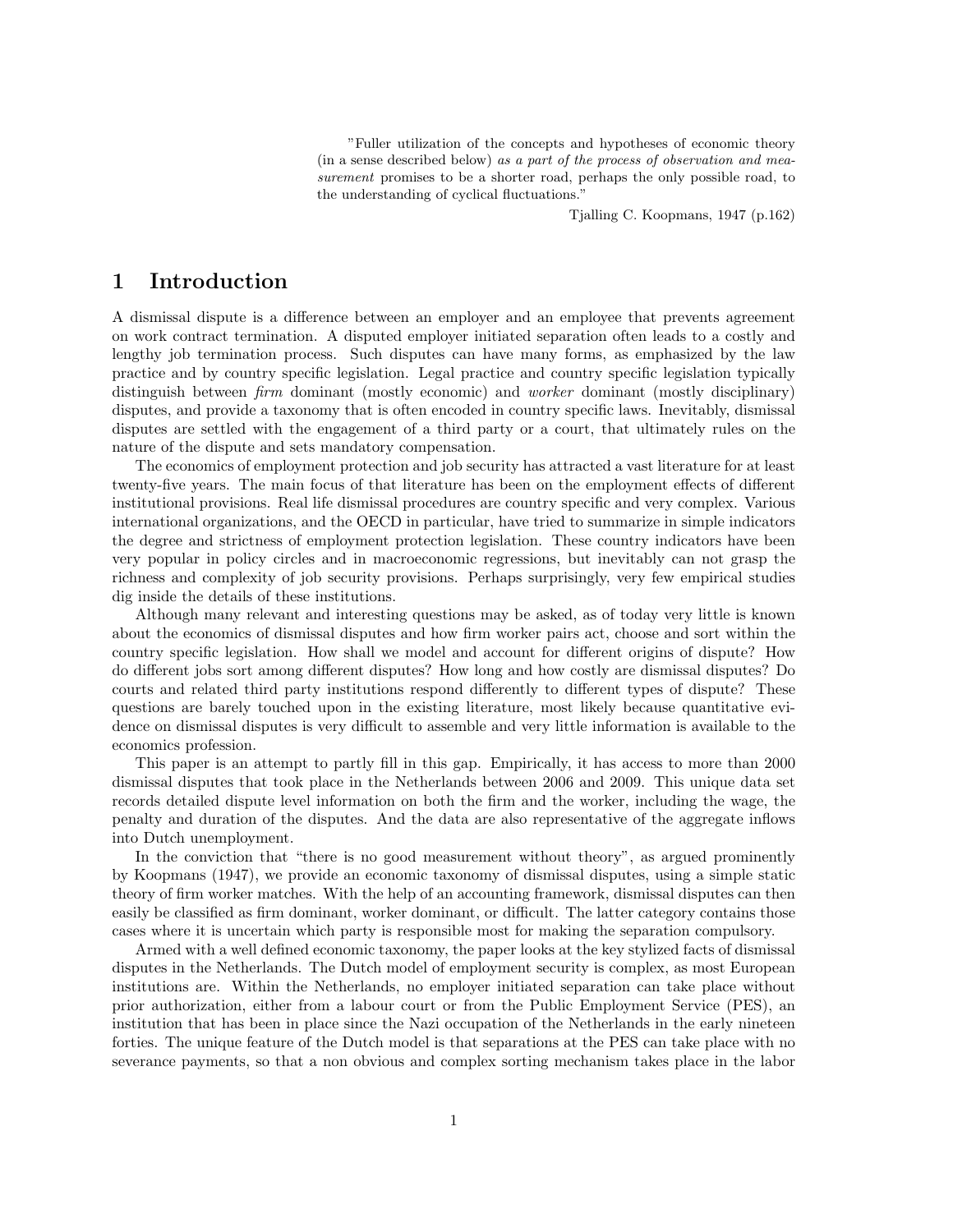market. Data show that disputes at the PES take longer but are much cheaper, and that the two institutions (the court and the PES) specialize in different types of dismissals. Data also show that large firms are more likely to settle disputes in the court and that demand for PES authorization increases when economic activity slows down.

An important economic question is: "How does the sorting mechanism of dismissal disputes and severance pay exemption affect labor demand and unemployment?". In order to provide an answer to this the paper proposes a Diamond Mortensen Pissarides (DMP) search model that highlights the trade off between separation at the PES and separation in court. Spelling out explicitly the time to fire, originally proposed by Garibaldi (1998), the model shows how different job worker pairs sort between a lengthy PES procedure and a shorter, but more expensive, court ruling. In equilibrium, all types of dismissals are observed by both institutions, but the model predicts that the court should specialize in uncertain cases, as data suggest. The economics of this sorting is straightforward. As the court provides an option to stop losses, firms are willing to undertake such costly procedure for sufficiently bad and complex disputes.

We extend the model to investigate whether or not the two institutions behave in a neutral way with respect to different types of dismissals. The model predicts that the PES would specialize into firm dominant dismissals as long as the PES increases its decision timing for worker dominant cases. We go back to the data and find that such simple prediction is observed in the data. Indeed, both types of institutions behave differently for different cases, as if it were that the individual worker is protected more than the job.

Next, we analyze the fact that the PES as an institution survives fierce political attacks for a period of seventy years or more. A political economy exercise learns that once the PES is in place, the model predicts that if the median voter is employed in a good job, the elimination of the PES is vetoed by the majority of voters. Consequently, it is in the interest of most agents to keep it alive, although during recessions when unemployment rises the political basis of the PES is frailer. Finally, we also discuss whether the model can rationalize cyclical variations in PES ruling and whether or not it can say something about the fact that large firms are more likely to go to court. We argue that this is indeed the case, in particular when financial constraints are taken into accounts.

The economics of employment protection is at least 25 years old, and it is difficult to do justice to all contributions. Emerson (1988) was probably the first to summarize country specific legislation with simple indicators, a path that was extensively followed by the OECD's EPL Index. Lazear (1990) predicts the neutrality of severance payments when wages are flexible and was the first to use cross country regression to assess the impact of job security provisions on employment. The ambiguous effects of EPL on labor demand were assessed by Bentolila and Bertola (1990) on the basis of the dynamics of a partial equilibrium model with linear adjustment costs under uncertainty initially provided by Nickell (1978). At the theoretical level modeling of employment protection is rather limited. The typical modeling tool for job security provisions is a simple firing tax, dissipated outside the match or paid to third parties (Mortensen and Milard, 1994). Garibaldi and Violante (2005) assess the difference between severance payments and firing taxes. Blanchard and Tirole (2008) provide a framework for the optimal design of employment protection institutions in the context of dual labour markets. Alvarez and Veracierto (2012) model temporary contracts as a special case of a separation tax. Empirical research in the US estimates the social costs, in possibly lower employment, wages, and productivity of wrongful discharge laws and disability acts (eg. Acemoglu and Angrist (2001); Autor, Donahue and Schwab (2006)). In Europe, empirical research predominantly studies how employment protection legislation influences labor market participation and unemployment duration (cf. Boeri and Van Ours (2013)). When heterogeneity is taken into account the lay-off probability of each worker is found to be correlated negatively with this worker's expected firing costs (Pfann, 2006). Boeri, Garibaldi and Moen (2014) discuss the efficiency of severance payments when wages are back loaded and information is imperfect.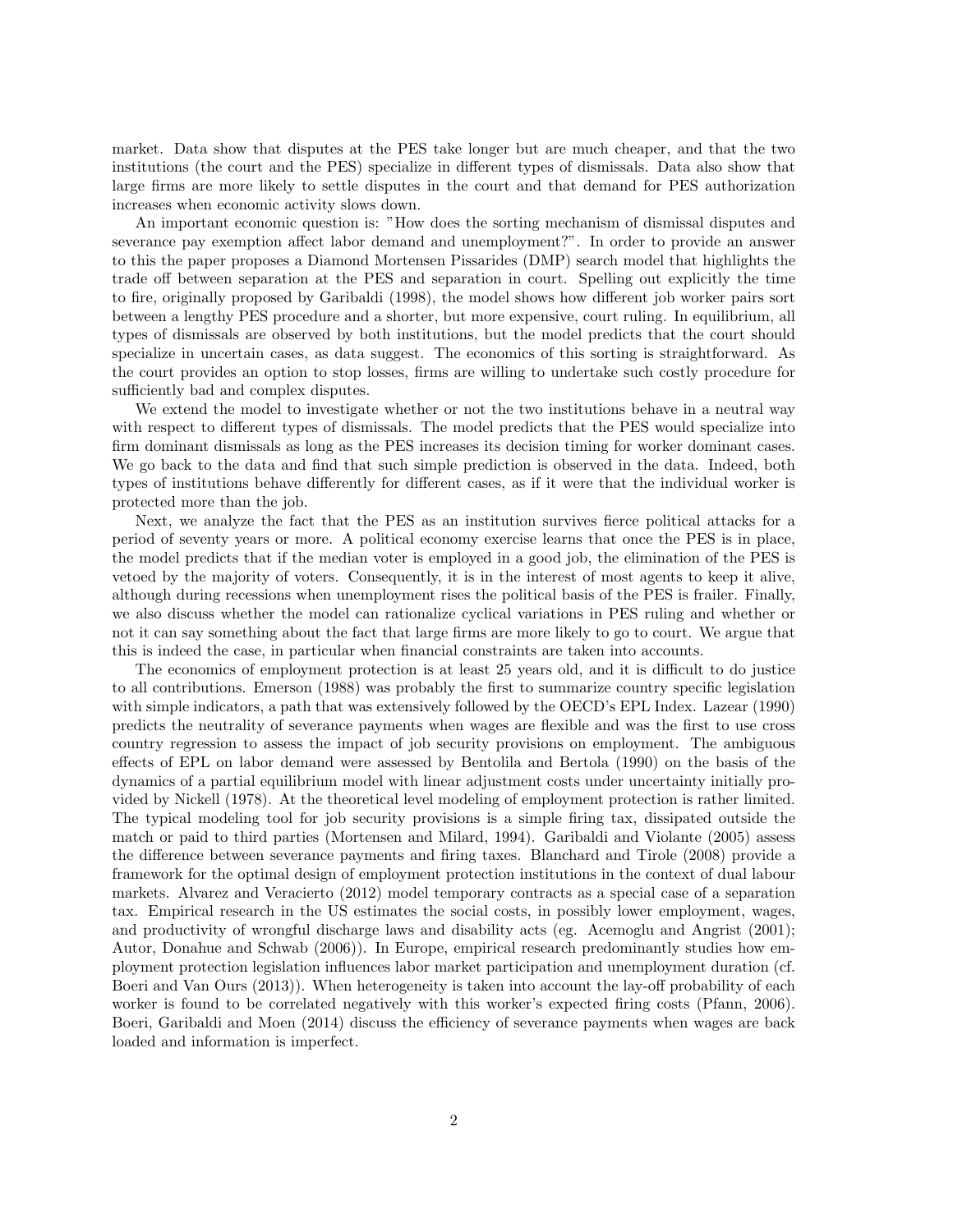The paper proceeds as follows. Section 2 develops an accounting framework for classifying different types of dismissal disputes. The goal of this section is to derive an accounting framework consistent with economics reasoning. The paper's epigraph pays tribute to the idea that the best way to embark in measurements and observations of economic phenomena is to make full use of economics as a scientific discipline. In addition, the taxonomy we provide is also consistent with the law practice observed in most European countries and formally adopted in European legislative initiatives.<sup>1</sup> Section 3 discusses in short the history and some of the specific aspects of Dutch labor market institutions and presents the information contained in a large data-set of individual dismissal conflicts that took place in the Netherlands between 2006 and 2009. The data records dispute level information on both the employer and the employee engaged in the controversy, including firm and worker characteristics, the reasons of the disputes, the process durations, the decisions, and the associated costs. In Section 4 an equilibrium search model with endogenous sorting is presented that is coherent with the theoretical concepts of Section 2 as well as with the empirical results from Section 3. Section 5 presents relevant model extentions that include the possibility of institutional biases, aggregate productivity, and the role of financial constraints. This section also looks in more detail at the role of the Great Recession on the outcomes of dismissal conflicts. Section 6 concludes.

## 2 The Accounting of Disputes

We consider a single firm output pair as a single job. The focus is on dismissal at the level of the job rather than at the level of the firm, and we think mainly of individual dismissals. The framework is static. We assume that a measure 1 of job is in place. There is no attempt to consider how these jobs were formed in the first place. Information is perfect.

The productivity of the job has two key components. A specific worker component  $x$  and a specific firm component  $y$ . The  $x$  component refers to the individual contribution to the productivity of the job, including worker motivation and health condition. The y component refers to firm specific characteristics, technological conditions, market and demand conditions that have nothing to do with the worker. We assume that total productivity in the job  $z$  is the sum of the firm and worker component so that

$$
z = x + y
$$

In the space  $x, y$  there is a job for every single point in the cartesian space  $\mathbb{R}^2$ . The statistical properties of the job space and the underlying distribution is not particularly relevant at this stage, and we be outlined in Section 4. <sup>2</sup>

The wage that the worker gets from job is fixed at  $w$  and it is indepedent of the productivity  $x$ and y. We also assume that the worker outside option is a flow b strictly lower than the wage. This implies that the worker enjoys a rent (or a net utility) from the job as

$$
U = w - b > 0 \quad \forall \{x, y\} \in \mathbb{R}^2 \tag{1}
$$

Since  $U$  is strictly positive, a worker will never want to severe a relationship.

The firm has no capital cost and it is only hiring this worker. The outside option of the firm is zero. This implies that the firm profit  $J(x, y)$  in a job of  $\{x, y\}$  is

$$
J(x, y) = x + y - w \tag{2}
$$

$$
F(x \le a, y \le b) = \int_{-\infty}^{b} \int_{-\infty}^{a} f(x, y) dx dy
$$

where  $F$  is the joint cumulative distribution.

<sup>&</sup>lt;sup>1</sup>In the Italian "Jobs act" approved by Parliament in November 2014, there is an explicit reference to firm dominant dismissals (economic in the Italian legislation) and worker dominant dismissals (disciplinary in the Italian legislation).

<sup>&</sup>lt;sup>2</sup>It is natural to think of x as being drawn from a continuous random variable X and y being drawn from a random variable Y that belong to joint continuous distribution  $f(x, y)$  so that in the most general form we will have that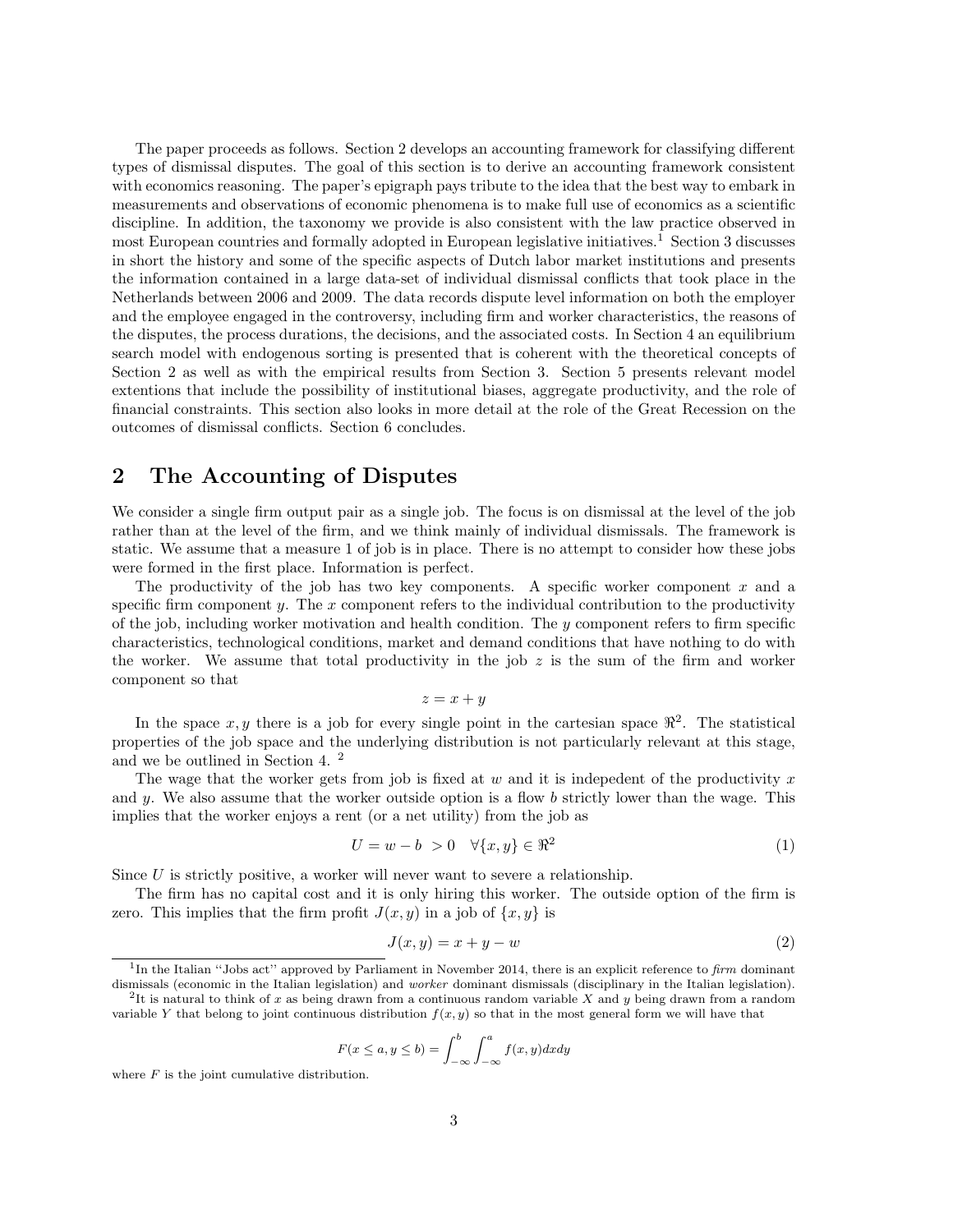From the profit function we can define the iso-profit contour as the combinations of  $x, y$  that yield a given profit to the firm. In a  $x, y$  space there are various properties of profit contour that are evident from equation (2). Isoprofits i) are downward sloping linear functions; ii) have a unit slope in absolute terms and iii) curves at the north east yield higher profit values to the firm.

Let us suppose that the firm can initiate a separation. The firm will destroy any job if  $J(x, y) < 0$ . There exists a marginal iso-profit  $J(x, y) = 0$ , such that

$$
y = -x + w \tag{3}
$$

Figure 1 plots the marginal job contour.

**Definition 1** The firm worker pair engage in a dismissal conflict each time  $J(x, y) < 0$  and  $U(x, y) > 0$ 0

**Result 2.1** Each job in a  $(x, y)$  space below the marginal contour job represents a dismissal conflict.

This simple definition yields a natural classification of dismissal conflicts.

**Definition 2** A dismissal conflict is firm dominant whenever  $x > 0$  and  $y < 0$ 

In terms of Figure 1, a *firm* dominant dismissal belongs to the fourth quadrant in the cartesian diagram below the marginal good job contour. In law jargon such a *firm* dominant dismissal is often referred to as an economic dismissal.

**Definition 3** A dismissal conflict is worker dominant whenever  $x < 0$  and  $y > 0$ 

In terms of Figure 1, a worker dominant dismissal belongs to the second quadrant in the cartesian diagram below the marginal good job contour. In law jargon such a worker dominant dismissal is often referred to as a disciplinary dismissal.

**Definition 4** A dismissal conflict is difficult whenever  $x < 0$  and  $y < 0$ 

In terms of Figure 1, a difficult dismissal belongs to the third quadrant in the cartesian diagram below the marginal good job contour. We say that a dismissal conflict is difficult, because it is uncertain whether or not the lack of profitability can be contributed more to *worker*, to firm characteristics, or to both in equal proportions.

Note that the taxonomy we provide does not depend on the specific wage structure imposed. While it is natural to have a dismissal conflict when the worker and the firm do not agree on the job separation, the taxonomy survives in case of more efficient job separation. One can easily assume that the wage is a fraction  $\omega$  of total productivity so that  $w = \omega(x + y)$ . Then the marginal contour would still be negatively sloped and would coincide with the 45 degree line. The model we present in section 4 is in line with privately efficient separations.

## 3 Facts From Real Life Institutions

Institutions for worker dismissal are often complex and unique. In the Netherlands, for example, firms are obliged to seek a priori permission to terminate an open-ended or permanent employment contract. Permission can be obtained from two established, but fundamentally different, organizations: the civil courts and the public employment service. The firm chooses the organization from which it will request a permission to terminate a contract on the basis of the grounds for dismissal.<sup>3</sup> The two institutions coexists for almost 70 years. Despite fierce political debate the resilience of this duality in obtaining permission to fire permanent workers is amazing.

<sup>3</sup>A third option is to terminate a permanent contract is by mutual consent: our dataset reports about 80 percent of the early termination of permanent contracts, including individual cases of disputed mass lay-offs. Approximately 20 percent of all permanent job endings in the Netherlands result from mutual consent. No data are available for this category.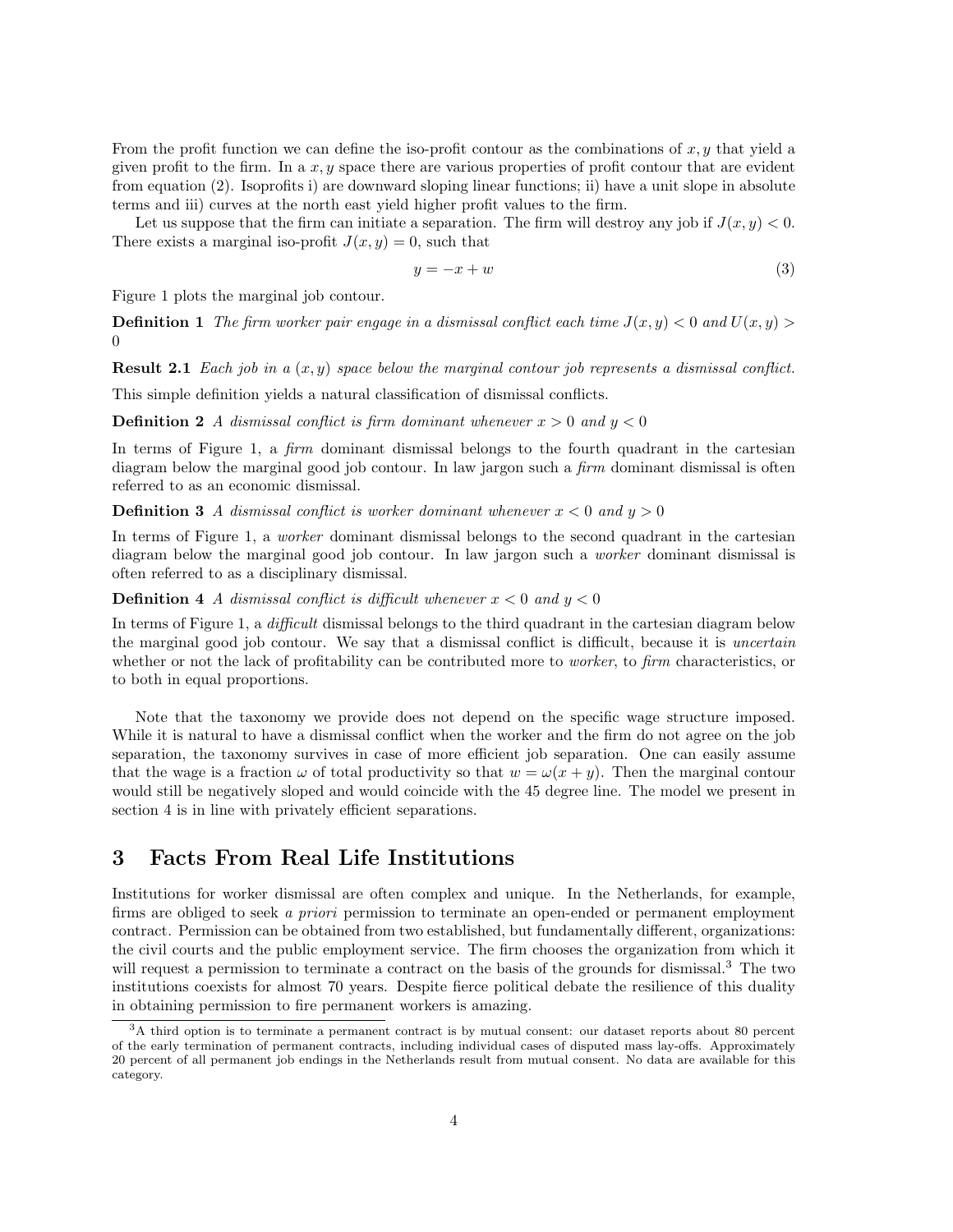

Figure 1: The taxonomy of dismissal conflicts  $\overline{\phantom{a}}$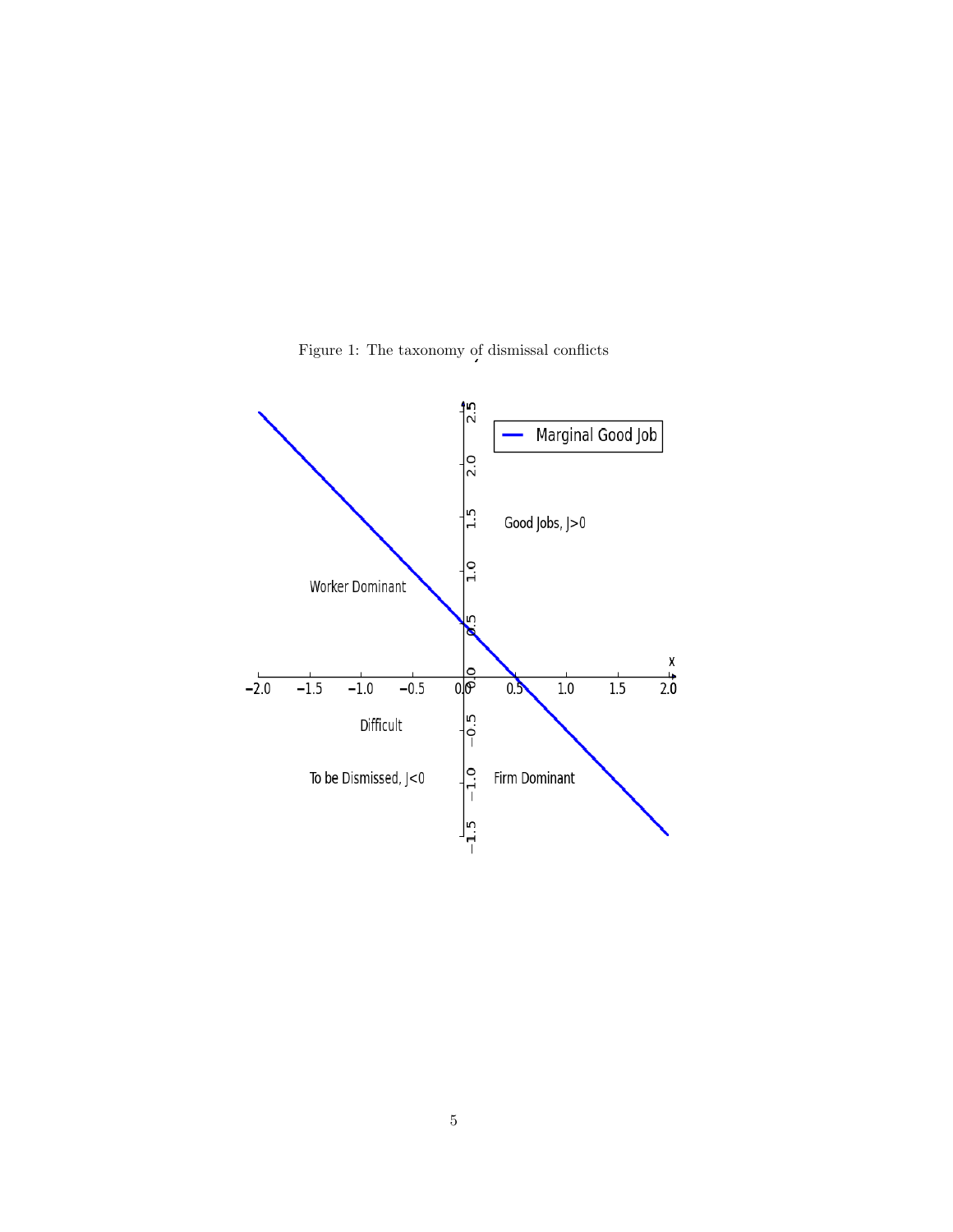### 3.1 Institutions

### The Civil Court

The introduction of the Civil Code of Law in 1838 is a milestone in the history of labor market legislation in the Netherlands. Inspired by the  $1804$  Code Napoléon, the Dutch civil code introduced a new national civil law that contained three articles regarding the employment relationship between an employer and an employee. Originally, rather than the employee these articles were all written to protect the employer. The introduction of the first legislative measures that aimed for the protection of the employee was not until 1909 when the Law on Employment Contracts was enacted. The basis of Dutch labor law is Chapter 7 of the Civil Code that is used by civil courts to deal with disputes and controversies on employment provisions.

#### The Public Employment Service (PES)

On June  $11<sup>th</sup> 1940$  the German occupying forces enacted the First Enforcement Resolution (*Eerste* Uitvaardigingsbesluit), prohibiting any dismissal without prior permission of the Labor Inspectorate. A reasonable cause was required to obtain dismissal approval. The inspectorate checked the reasonability of the request. If a proposition for dismissal was judged unreasonable, permission to terminate the employment contract was not given. When the war had ended the Dutch government still held office in London. It upheld this resolution by the declaration of the Extraordinary Resolution Labor Relations of October  $5<sup>th</sup>$ , 1945 (Buitengewoon Besluit Arbeidsverhoudingen 1945). The goal of the declaration was "to sustain and increase employment and to encourage production and productivity in order to stimulate the post WWII economic recovery."

At the time the country did not have a parliament to approve the 1945 resolution, and it obtained the status of a royal decree instead with the power of law. A network of public employment offices replaced the Labor Inspectorate. Not less than 30 local labor market regions are equipped with 130 local offices. These offices are responsible for observing the implementation and execution of the extraordinary resolution by order of the government.<sup>4</sup> On May  $14<sup>th</sup>$ , 1998, the parliament approved the Repair Law of Flexibility and Security, turning the 1945 decree into formal law. The law states that an employer must ask for and needs to obtain permission for dismissal of a worker with a permanent contract. Without prior permission from a civil court or from the Public Employment Service (PES) a dismissal is voidable. A decision by the PES can not be appealed, but it is possible to start a court procedure when the employer or the employee disagrees. A dismissal request that is granted by the PES comes without the requirement to pay severance.

#### 3.2 Empirical Facts

Figure 2 shows all the requests for dismissals that have been submitted to the two institutions during the period 1998 through 2011. In the periods 2003-2004 and 2008-2009 at the onset of the Great Recession the number of dismissal requests to the public employment service increased relative to the number of requests to the civil court. The volumes of requests to both institutions are *leading* indicators for the unemployment rate. In recessions as well as during expansions firms are granted permission to dismiss workers and so avoid paying firing costs. This is consistent with the fact that job destruction occurs throughout the business cycle, though fewer firms decline in good times. In recessions, when more firms are hit by downward shocks, the number of dismissal requests directed to the civil courts and to the PES increase, but the increase in requests to the PES is higher. This fact hints at the policy's efficacy in bad times to lower firing costs.

<sup>&</sup>lt;sup>4</sup>See also Chapter 7 in The Termination of the Contract of Employment. Antoine T.J.M. Jacobs (2004).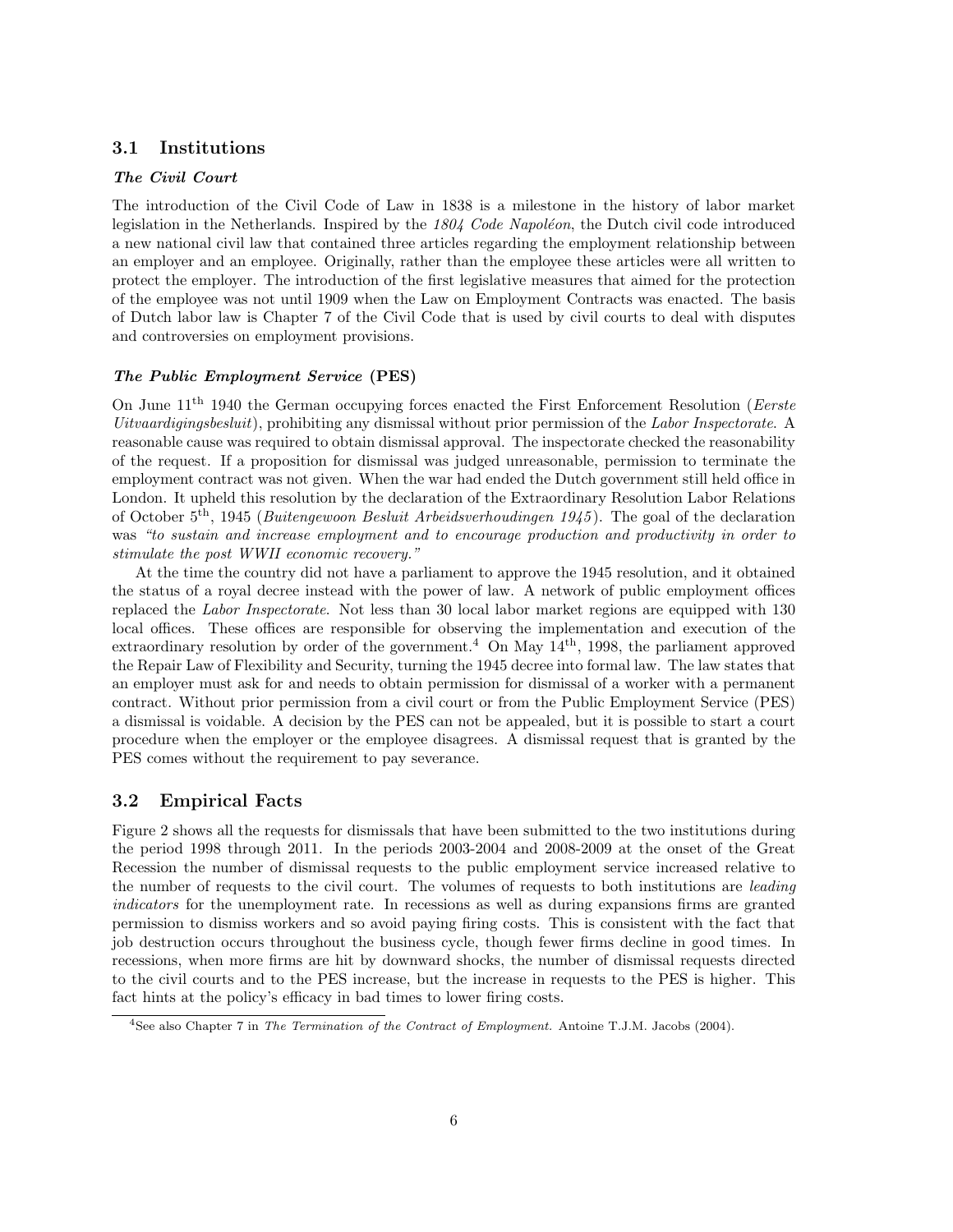



#### Individual Data on Dismisssal Requests

The number of dismissal cases filed each year to the civil courts are stored in an electronic database. Unfortunately, this database does not contain any detailed information on particular cases. All civil court files on individual dismissal cases are stored in archives administered by the organization of the courts. Detailed information is stored in paper folders only, each containing a written appeal, a written defense, and the judges verdict. Each folder has a concise description of the reason for dismissal and some employee related characteristics such as job tenure, position, date of birth and earnings. Shortly after a case is closed the folder is moved to and stored in the local courts data archives where it is kept for a period longer than twenty-five years.

Each dismissal case filed at the public employment service is recorded in an Automation of Reports and Consolidated Orders System (ARCOS) database. Other databases that contain information of job dismissals through the public employment service, for example at the Central Bureau of Statistics in the Netherlands, are incomplete (cf. CBS (2011)). The information included in the ARCOS electronic database keeps track of a small number of employer and employee related characteristics, such as the reason for dismissal and the duration of the dismissal procedure. Further specific information about each case – including the age, wage, tenure, and the number of working hours per week – is kept in hard-copy files only that are stored in a national archive located in the city of Almere.

The data that have been collected for this study is a representative sample of 2,191 individual dismissal conflicts with full information for the years 2006 to 2009, divided between 1,029 dismissal requests to the civil court and 1,162 dismissal requests to the PES.<sup>5</sup> Table 1 reports differences between the two institutions in the distributions of process duration, tenure, age, gender, hourly earnings and weekly hours worked. All mean differences are significant, except gender. Compared to court, the PES receives dismissal requests for workers who are two years and three months older, have one year more tenure, earn  $\epsilon$  2.77 per hour less, and work 1.77 fewer hours per week. The most substantial difference, however, is found in process durations: PES procedures take a month longer than court rulings. Table 2 reports the differences in numbers of requests and process duration for different

<sup>5</sup>See Frenk (2013) for detailed information about the data collection and its representativeness for the Netherlands.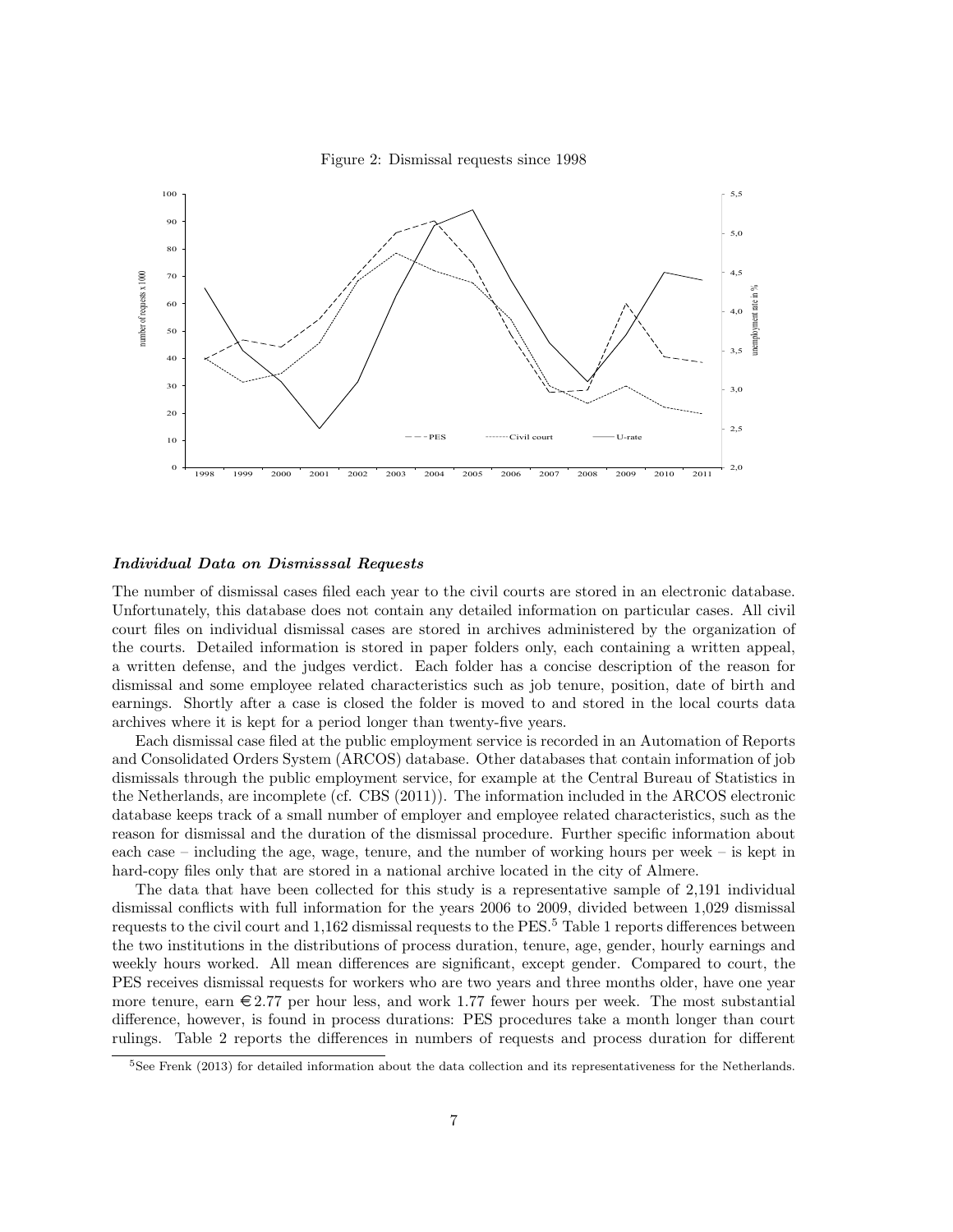categories of employer size. Three facts can be derived from this table. First, larger firms request dismissal permission more often through court. This finding is in line with the outcomes of related research for small and large firms in other European countries (cf. Bender et al. (2002) for Germany and France; Boeri and Jimeno (2005) for Italy). Second, the process duration decreases with firm size in courts and increases with firm size at the PES. Third, the difference in process duration between the court and the PES increases with firm size.

The files contain detailed information on the reasons why the dismissal request was imminent. Table 3 summarizes the different dispute origins and durations of the dispute processes. These reasons of the disputes can be categorized in accordance with the general dispute taxonomy that has been presented in Section 2. Worker dominant reasons include absence from work due to long-term sickness; disciplinary reasons related to conduct, ability or capability, and other substantial reasons. This category corresponds with the area in Figure 1 where  $x < 0$  and  $y > 0$ . The vast majority of dismissal requests for *worker* dominant reasons submitted to the PES are cases of long-term illness ( $>$  2 years). Firm dominant reasons include redundancy, relocation or reorganization. This category corresponds with the area in Figure 1 where  $x > 0$  and  $y < 0$ . Uncertain reasons contain those cases where it is doubtful which party is responsible most for making the separation compulsary. These include fairness issues, disputes and other disturbed relationships between an employee and an employer. This last category corresponds with the area in Figure 1 where  $x < 0$  and  $y < 0$ . The facts that can be established from Table 3 are as follows. Court and PES procedures for worker dominant reasons take longer. The PES procedure duration outweighs the court procedure duration more than three weeks in all categories. Uncertain cases are only sporadically presented to PES. This is due to the fact that the PES is prone to reject dismissal requests that comprise difficult disputes.

#### Estimating Differences in Procedural Durations

It turns out that duration outcomes differ substantially, not only between the two institutions, but in various other dimensions as well. In order to identify specifically salient process duration differences an econometric model will be estimated. Let X, Y, and PES be dummy variables, with  $X = 1$  if  $x > 0$ ,  $Y = 1$  if  $y > 0$ , and  $PES = 0$  representing a court request and  $PES = 1$  a request to the PES. This yields the following  $[X; Y; PES]$  combinations:

- $[0, 0, 0]$  represents dismissal requests to court of *uncertain* cases (710 observations);
- [1; 0; 0] represents dismissal requests to court of  $\lim$  dominant cases (242 observation);
- $[0,1;0]$  represents dismissal requests to court of *worker* dominant cases (77 observations);
- [1; 0; 1] represents dismissal requests to PES of  $\lim$  dominant cases (843 observations);
- $[0; 1; 1]$  represents dismissal requests to PES of *worker* dominant cases (309 observations).

Note that  $[0; 1; 1]$  and  $[1; 1; 1]$  are 'good jobs' not observed in the data; the 10 observations for which  $[0; 0; 1]$  – uncertain requests to the PES – are not included in the estimation, because, as will be shown below, the PES considered 8 of the 10 requests unreasonable and were denied accordingly. The model yields:

$$
Duration = \beta_0 + \beta_1 X + \beta_2 Y + \beta_3 PES + \beta_{12} PES \times Y + \gamma \mathcal{I} \Gamma + \varepsilon
$$
\n<sup>(4)</sup>

Duration is the process length measured in days,  $\gamma$  is a  $(k \times 1)$  vector of parameters,  $\Gamma$  is a  $(k \times n)$ matrix of explanatory variables, with n being the number of observed firm-worker pairs of dismissal requests. The first column of Table 4 reports parameter estimates of the *baseline* model, when  $\gamma = 0$ . The parameter estimates have straightforward interpretations.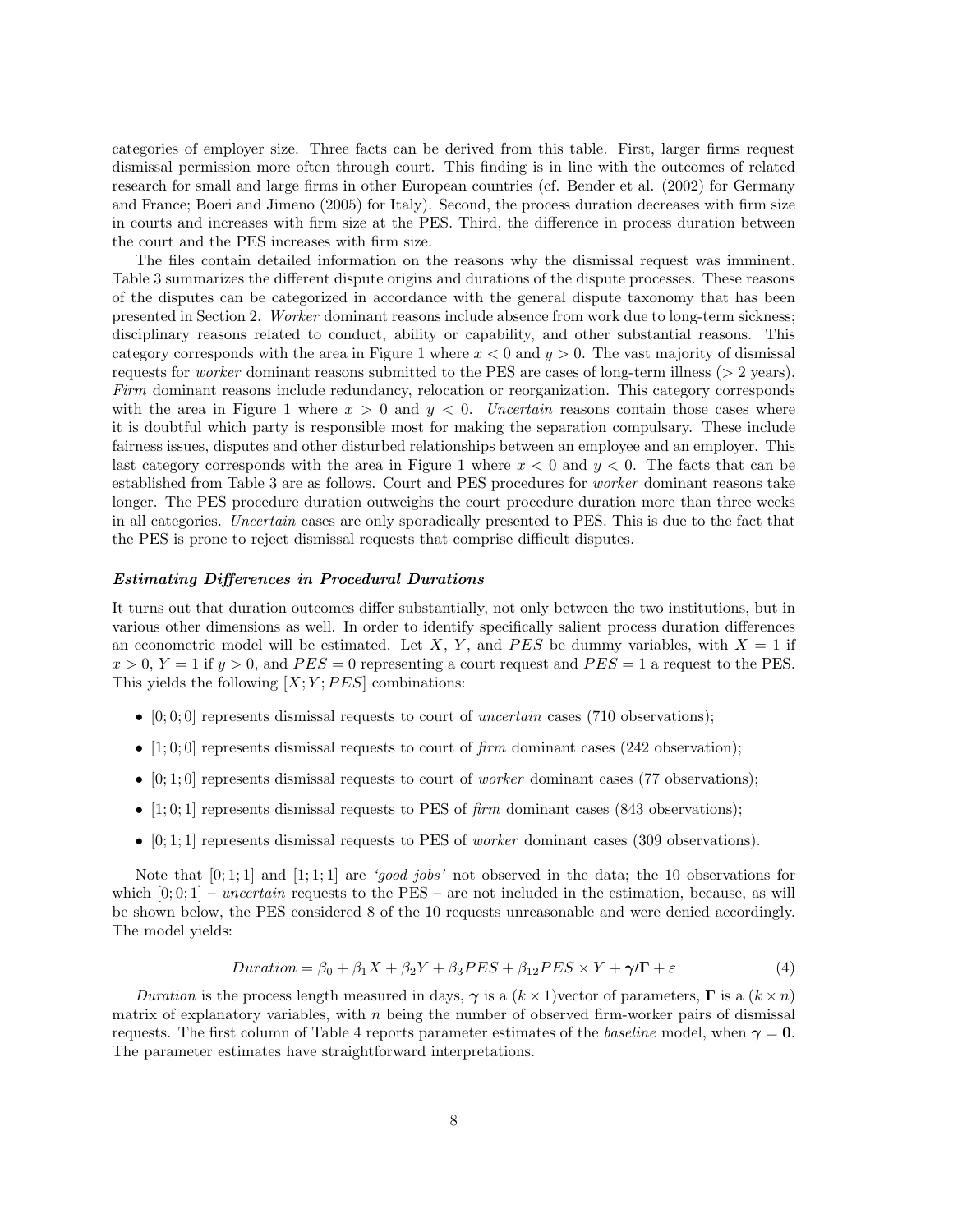$\beta_0$ , is the average length of court procedures for *uncertain* cases. The estimate is significant and equal to 9.04 days.

 $\beta_1$  is the difference in court procedural length between firm dominant and uncertain cases. It is 1.35 days and insignificant.

 $\beta_2$  is the difference in court procedural length between *worker* dominant and *uncertain* cases. It is 24.2 days and significant.

 $\beta_3$  is the difference in procedural length between PES and court procedures for firm dominant and uncertain cases. It is 26.1 days and significant.

 $\beta_3 + \beta_{12}$  is the difference in procedural length between PES and court procedures for *worker* dominant cases and uncertain cases. It is 24.6 days and significant.

 $\beta_{12}$  is the difference in difference estimate in procedural lengths between the PES and the court and between worker and firm dominant cases. It is -1.50 days and insignificant.

These estimates confirm the results from Table 3 that the PES job ending procedures when  $x < 0$  or when  $y < 0$  are more then three weeks longer than the court procedures.

The second column in Table 4 reports parameter estimates when the baseline model is extended with a set of 22 additional explanatory variables. The F-test for additional variables is  $F(22, 2154)$  = 1.92 with  $p = 0.006$ . Note that the accounting system that records process duration considers a 40 hours working week to contain 7 days. The marginal effects of  $Hours$  – one contracted hour more per week – and  $Wage$  – one Euro more in the hourly wage – are almost similar. The average procedural length increases significantly with one hour:  $40/7 \times 178 = 1.02$  and  $40/7 \times 172 = 0.98$ , respectively.

#### Differences in Procedural Outcomes

Not all requests submitted by employers are granted. The court denies 7.5 per cent of all dismissal requests, the PES denies 12.4 per cent. Table 5 shows duration differences of granted and denied requests broken down by the three reasons for submission. The following facts can be derived from Table 5. Denials in court take more time than decisions to grant a request. Denials at the PES take less time (except the 10 exceptions of the uncertain cases). The largest differences are observed in court for the firm dominant cases and for the uncertain cases.

#### Estimating Differences in Firing Costs

Differences in firing costs are computed for granted dismissal requests of individual workers obtained from the public employment service or from the civil court.<sup>6</sup>

#### Firing Costs and the Civil Court

Before starting a civil court procedure the employer is obliged to pay a court fee. The size of this fee depends on the legal form of the employer. The employer will also incur the costs of ongoing wage payments for the duration of the dismissal. This duration period can be divided into two components. The first component is the duration of the civil court procedure; or the time the court needs for a verdict. This starts at the moment a request is registered and lasts until the moment the court reaches a decision. The second component is the time between the verdict and the duration of employment contract termination, which is determined by court ruling. The civil court is not bound to observe the statutory notice period; and can decide when the employment contracted shall be dissolved. The final cost component is the firing costs to be borne by the firm.

Civil courts "are free to assess the amount of compensation to be paid by the employer; there is no

<sup>6</sup>See Pfann (2006) for further explanation of the measurement of heterogeneous firing costs and how they affect lay-off decisions for individual workers with permanent employment contracts.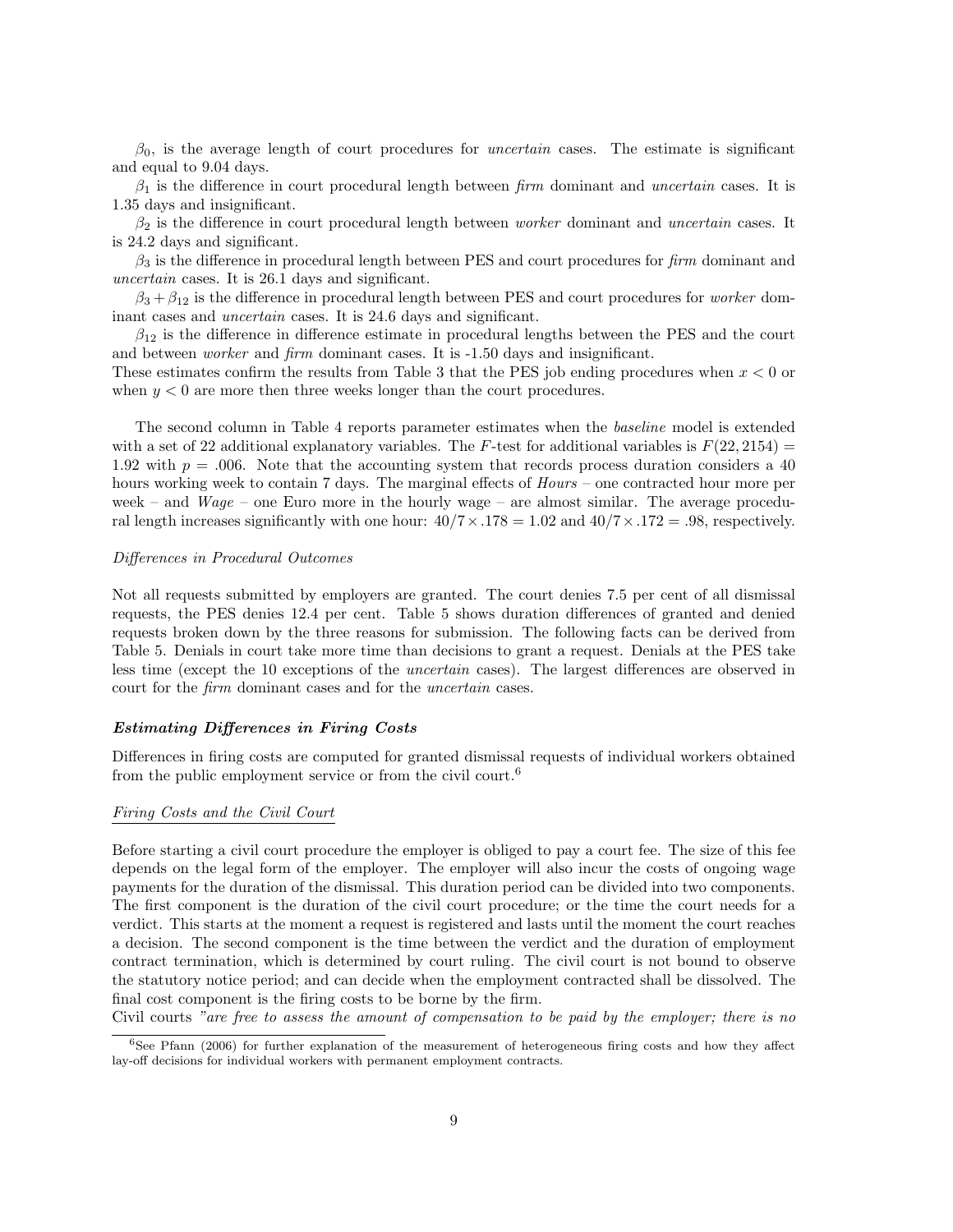statutory minimum or maximum. This makes it very difficult to forecast the results of the procedure." (op cit. Jacobs (2004), p103). However, Dutch civil courts do have a guideline to determine these costs; a formula for cantonal judges states that firing costs should, in principal, be equal to the product of three factors. Factor A is a weighting factor of the years of age of the employee  $A = 0.5$  for  $age < 35$ ;  $A = 1$  for  $35 \le age < 45$ ;  $A = 1.5$  for  $45 \le age < 55$ , and  $A = 2$  for  $age \ge 55$ . Factor B is the gross monthly wage. Factor C is a correction factor that is determined by the civil court, with  $0 \leq C \leq 2$ . If  $C < 1$ , the employee is held liable for negligence, and if  $C > 1$  the employer is held liable. In all other cases  $C = 1$ . The compensation formula provides guidance, but the courts are free to determine the exact amounts indeed. The data on compensation decisions are obtained directly from the court records.

#### Firing Costs and the PES

An employer that submits a request for dismissal to the public employment service will incur ongoing wage costs during the time of the dismissal procedure. The period can be divided into three parts: the procedural time, the time to notice, and the period of notice. The procedural time is the time between submission and the pronouncement. The time to notice is the period between the pronouncement and the start of the notice period. The notice period is defined by the employees years of tenure. Currently, a notice period equals 1 month for tenure less than 5 years, 2 months for tenure less than 10 years, 3 months for tenure less than 15 years, and 4 months for tenure of 15 years or longer.

Table 6 shows the outcomes of the computations of idiosyncratic firing costs based on our data set on individual dismissal cases. The average firing costs that a firm faces if a dismissal request is approved by the PES is 7,480. That is about 500 times the average hourly wage rate of a worker permitted to be laid off by the PES. The average firing costs a firm faces if a dismissal request is submitted to and approved by the civil court is 30,982. That is about 2,000 times the average hourly wage rate of a worker permitted to be laid off by the court. The average firing costs for the civil court procedure are found to be four times the average PES firing costs. The median costs are two times larger.

Another striking dissimilarity between the two procedures is the differences in variances of the firing costs. The standard deviation of the firing costs through the civil court is  $\epsilon$  54,808; the standard deviation of firing costs associated with the public employment service is  $\epsilon$  5,648, almost ten times higher. Dismissal procedures through court are characterized by higher costs and much larger variations in costs and duration. Given these outcomes, why then do not all employers apply for dismissal permission from the public employment service always? The answer is primarily an argument of expected time-saving. The decisions taken by the PES can be challenged in court by the employer as well as by the employee; and cases of troubled employer-employee relationships will not be dealt with by the public employment service. If a request is considered by the PES to be unreasonable, permission to terminate the employment contract shall not be granted (but valuable time and costs shall be foregone).

#### Summary of Key Empirical Facts

Empirical Fact 3.1 In aggregate data, the share of request at the PES increase in recessions.

Empirical Fact 3.2 PES authorization takes a month longer than the court ruling. This time difference appears to be the largest difference between the two institutions.

Empirical Fact 3.3 Large firms use the court more intensively.

Empirical Fact 3.4 Court specializes in uncertain cases.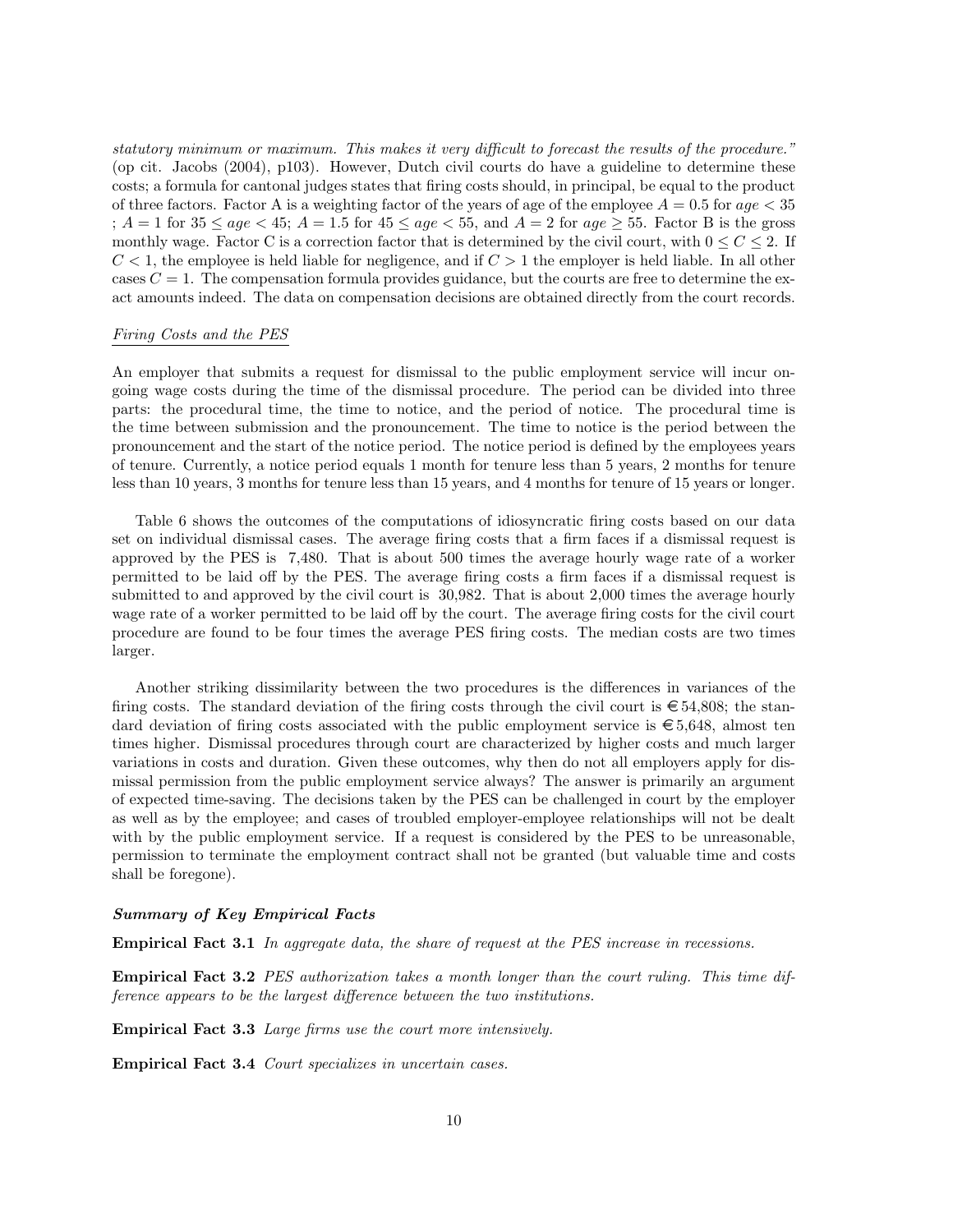Empirical Fact 3.5 PES specializes in firm dominant cases.

Empirical Fact 3.6 Worker dominant cases are equally split between the two institutions.

Empirical Fact 3.7 Court procedure is much more expensive with larger variations in costs and duration.

## 4 A Search Model of Dismissal Sorting

### 4.1 The Dual Dimension of Job Level Productivity

There is a measure 1 of indentical risk neutral workers that are matched to a firm in an imperfect labor market. There is no aggregate uncertainty and we focus on stationary equilibria. Jobs are created by the meeting of unemployed workers and vacancy in a imperfect labor market. The matching function is  $x(u, v)$  with constant return to scale, and we shall indicate with  $\theta$  the vacancy unemployment ratio. The job filling rate for a firm is  $q\theta$ ) and the job finding rate for the worker is  $\theta q(\theta)$ . Firm post vacancies at a flow cost of c, but we postpone the job creation decision to the general equilibrium dimension.

Firms and workers discount the future at a rate of preference  $r$  and jobs die exogenously at rate δ. Workers survive the firm specific job δ and survive into unemployment.

The joint output of a single job is characterized by two key idiosyncratic dimensions. The component are match specific. The y component refers to the technological productivity of the firm. The x component refers to the individual characteristics of the job. We can think of x as being drawn from a continuous random variable  $X$  of *worker specific characteristics* such as worker attitude toward the job, health, motivation, etc. Conversely,  $y$  is drawn from a random variable  $Y$  that refers to technological conditions, market characteristics, demand conditions that have nothing to do with the worker. The two dimensions are drawn from a joint continuous distribution  $f(x, y)$  so that in the most general form we have that

$$
F(x \le a, y \le b) = \int_{-\infty}^{b} \int_{-\infty}^{a} f(x, y) dx dy
$$

where  $F$  is the joint cumulative distribution. We say that a job space is *complete* when x and y are continuous with support  $X \in \mathbb{R}$  and  $Y \in \mathbb{R}$ . In a complete job space there is a job in any set  $A \in \mathbb{R}^2$ . To simplify the general equilibrium of the model, we assume that the individual productivity  $X$  is independently distributed from the technological productivity  $Y<sup>7</sup>$ . The total idiosyncratic productivity of a single job is the sum of the two components and for simplicity we shall indicate with  $z = x + y$ the total idiosyncratic productivity of the job and with  $F_{X+Y}$  the joint cumulative distribution. <sup>8</sup>

To make the derivation simples, we also assume that the distribution  $F_{X+Y}$  has finite support over the interval  $[z^l, z^u]$ 

### 4.2 The Life of a Job, Ages and the Key Value Function

We assume that each newly created job has a fixed initial productivity  $\overline{z} = \overline{x} + \overline{y}$ . The idea is that a job has an initial learning phase in which the true productivity is not totally determined to the

$$
f_{X+Y}(z) = \int_{-\infty}^{\infty} f_X(z-y) f_Y(y) dy
$$

<sup>7</sup>The job destruction and the existence of the two types of institutions in equilibrium does not depend on the assumption of independence that can easily be dropped

<sup>&</sup>lt;sup>8</sup>A basic result in probability theory (Ross, 2002) is that  $F_{X+Y}$  is the *convolution* of the distributions  $F_X$  and  $F_Y$ and the denstity z is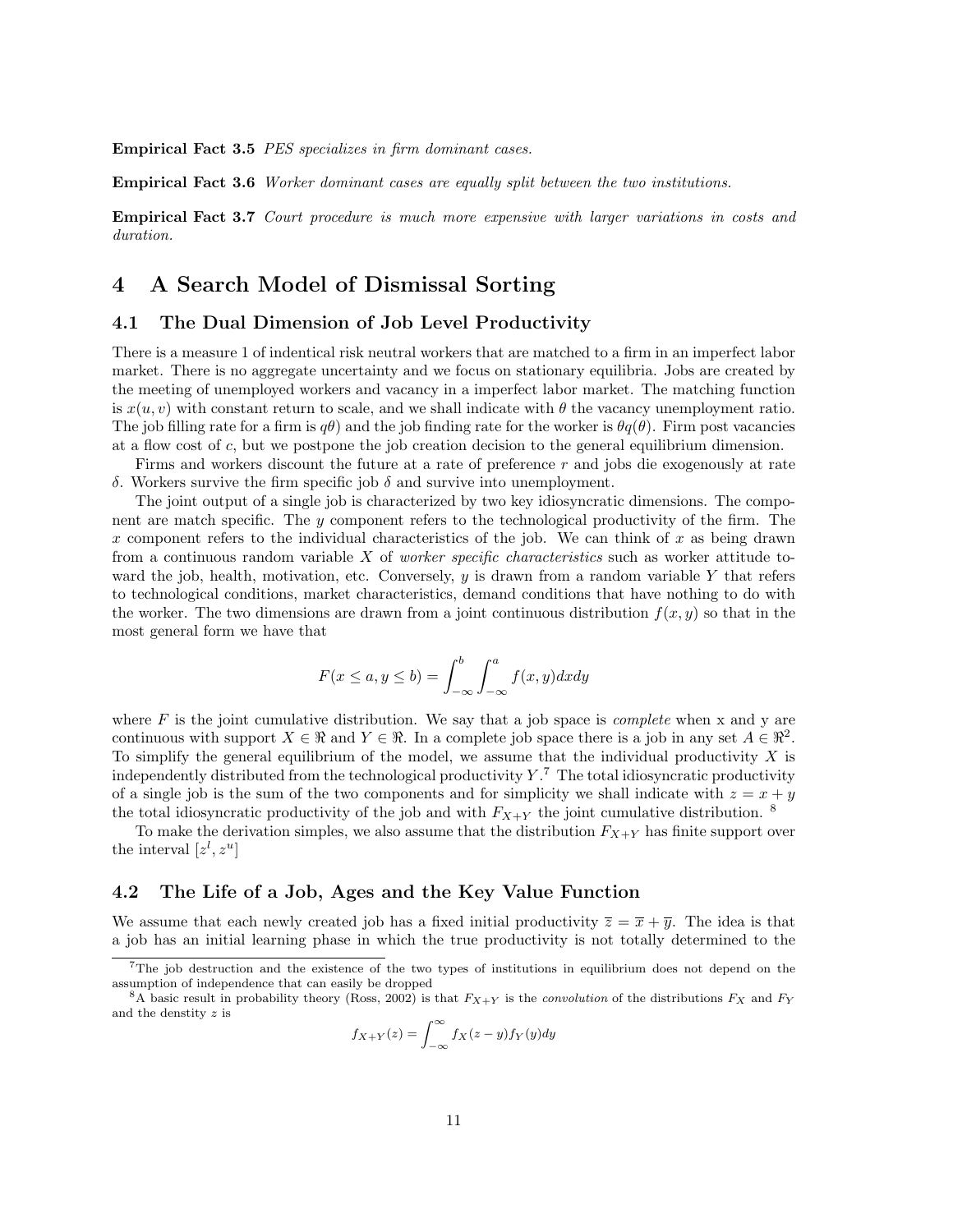parties. The average duration of the learning phase is  $\frac{1}{\lambda}$ , so that at the end of this period the firm learns the long term quality of the job.

Conditionally upon on the realization of the shock  $\lambda$ , the firm (or the match at this stage) learns its long term productivity value z. For simplicity, we assume that the productivity is fixed thereafter and no other productivity shocks hit the firm. Nevertheless, conditional upon the realization of the shock, the firm faces a key continuation decision. The firm may or may not endogenously destroy the job. If the job is continued, it enters its maturity stage. We say that a mature job is a good job with idiosyncratic productivity  $x + y$ . If the firm wants to interrupt the job it will enter into a firing procedure.

There are two possible ways to terminate a job: either through a permission with *Public Employ*ment Service or through a court ruling. We discuss in the next stage the two different procedures. In what follows we shall indicate with J the value of a new job and with  $J^g(x+y)$ ,  $J^{pes}(x+y)$  and  $J^{ct}(x+y)$  the value of a good job, a job that is under a PES procedure and a job that is under a court procedure

$$
(r + \delta + \lambda)J = \overline{x} + \overline{y} - w(\overline{x} + \overline{y}) + \lambda \int_{\mathcal{Y}} \int_{\mathcal{X}} Max \left[ J^g(\xi, \nu), J^{pes}(\xi, \nu), J^{ct}(\xi, \nu) \right] dF(\xi, \nu) d\xi d\nu \tag{5}
$$

Equation (5) is the general expression for the value of a new job. The firm effectively discount its flows at rate  $r + \delta + \lambda$ . Further, the flow value of a new job is  $\overline{x} + \overline{y} - w(\overline{x} + \overline{y})$ . Condition on the realization of the  $\lambda$  shock, the firm learns its long run productivity and endogenously choose i) whether the job should continue and ii) whether the separation procedure should follow the court ruling or the public employment service.

The wage is endogenously determined. We will assume that the firm and the worker split the surplus in a Nash Bargaining fashion whenever the surplus is positive. Conversely, when the job is undergoing a dismissal procedure and the job has no surplus, the worker partecipation constraints (in the forms of its life time value of unemployment value binds. The partcipation constraint is given by the endogenously determined unemployed permanent income, which we shall indicate with  $rU$ . If the surplus for the job is  $S(x + y)$ , the wage rule reads

$$
w(x+y) = \begin{cases} \beta S(x+y) & \text{if} \quad S(x+y) \ge 0\\ rU & \text{if} \quad S(x+y) < 0 \end{cases}
$$
(6)

The wage rule is a a natural generalization of the wage rule adopted by Acemoglu (1998) in a model of bad jobs.<sup>9</sup>

### 4.3 The Dismissal Procedure

### Fully Operational Jobs

A good job is fully operational and delivers positive value to the firm  $(J<sup>g</sup>(x+y) > 0$  at the realized productivity  $x + y$ . A good job survived the learning phase and stays operational until the firm dies for exogenous reasons at rate  $\delta$ . It thus follows that

$$
J^{g}(x+y) = \frac{x+y-w(x+y)}{r+\delta}; \ \ J() \ge 0
$$
\n(7)

The worker PDV in a good job is indicated with  $W<sup>g</sup>(x + y)$  and the value of unemployment is U. The surplus from the job is  $S() = J() - V + W() - U$ , where V is the value of of a vacancy. The

<sup>9</sup> In Acemoglu's model the wage if a fraction of the flow output when the surplus is positive.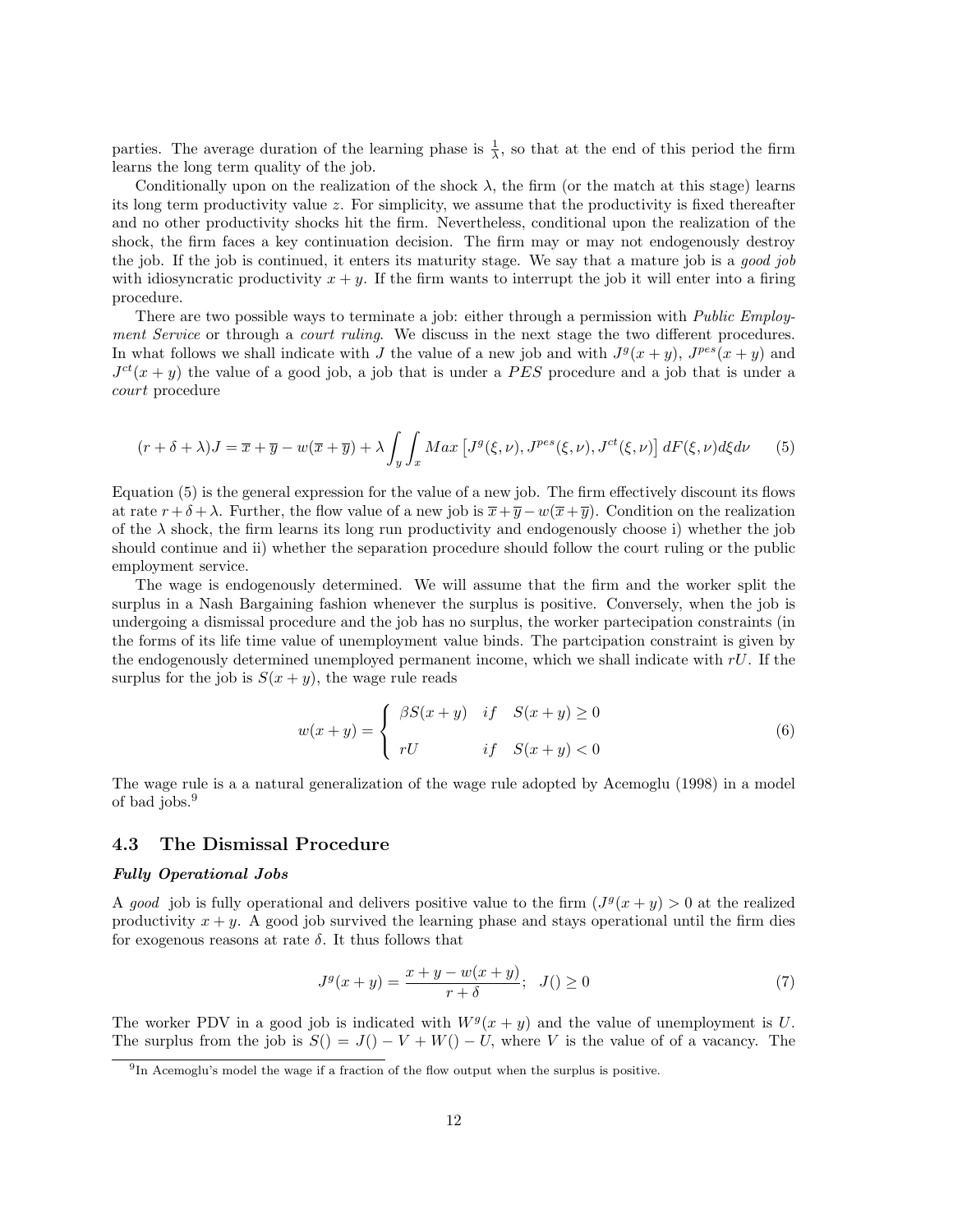derivation of the wage is standard and it is left in the appendix. Indicating with  $b$  the flow value of unemployment, the wage in a good job reads

$$
w(x + y) = b(1 - \beta) + \beta(x + y + c\theta)
$$

where the wage is the linea combination of the value of unemployment and the productivity of the job, augment by the rent flow  $c\theta$ . Substituting the wage into equation 7, the value  $J^g(x+y)$  is clearly increasing in both characteristics of productivity x and y. In what follows we will make use of the concept of the job contour, excatly as we did in section 2. Using the wage rule, the value of the job can be written as

$$
J^g(x+y) = \frac{(1-\beta)(x+y-rU)}{r+\delta}
$$

where  $rU = b + \frac{c\theta}{1-\beta}$  (see appendix for derivation). The previous expression is the value of the job contour, very similar to the concept used in section 2. For given value of unemploymetn  $U$ , the job contour is the combination of x and y that guarantee to the firm a value of  $\overline{J}$ . Note that the contour in the space  $x, y$  have the same properties of section  $2^{10}$  The marginal good job delivers zero value to the firm and its contour  $J(\tilde{x} + \tilde{y}) = 0$  reads

$$
\tilde{y} = -\tilde{x} + rU\tag{8}
$$

The intuition is very clear. Since the productivity will permanently be at the value  $x+y$  the firm will hold a good job until the flow profit from the marginal job is positive. Any job above in the  $(x, y)$ space above marginal  $\tilde{y}, \tilde{x}$  contour is fully operational. Figure 1 illustrates this point.

#### Public Employment Service

When a job has negative value, the firm enters the firing procedure. To begin with, we assume that the firm has the option of applying for a firing position through the Public Employment Service. For simplicity, we assume that the application has no cost. Conditional on the application, the firm is entitled to firing at the instantaneous rate  $s = s(x)$ . The idea of stochastic firing was introduced by Garibaldi (1998). The firm takes as given the arrival rate of stochastic firing permission. The higher is s, the quicker is the firing authorization. Clearly, as  $s \to \infty$ , firing takes place immediately and the firm immediately fires the worker. Conditional upon a firing permission, the firm may be forced to a firing cost. For simplicity, we assume that in the case of PES procedure, the firing cost is zero. This implies that the cost of firing in the case of PES is just a time cost, due to the fact that the job must be in place as long as the firing permission arrives. This is also coherent with the evidence provided in section 3.

In a general framework one can assume that PES behavior may be affected by the worker or firm characteristic, so that  $s = s(x, y)$ . The idea is that a job with a very poor worker characteristics may increases or decrease the chance of a firing permission, so that PES changes procedure depending upon the specific type of dismissal it faces. In other words we will say that the PES behavior is biased toward worker characteristics when  $s'(x) < 0$ . Conversely, PES behavior is neutral when  $s(x) = s^{pes} \forall x$ . In what follows we will consider the case of a PES neutral and will postpone the discussion of a PES biased in the extensions.

The value of a job at the PES reads

$$
(r+\delta)J^{pes}(x+y) = x+y-w^{pes}(x+y) + s^{pes} [Max(0, J^{pes}(x+y))]
$$
\n(9)

Since positive valued jobs are operational, in equation (9), the PES procedure yields negative total value to the firm and  $J^{PES} > 0$ , so that we can get rid of the max operator. In addition, the wage is

<sup>&</sup>lt;sup>10</sup>The job contours i) are downward sloping linear function, ii) have a unit slope in absolute terms and iii) delive higher values to the north east.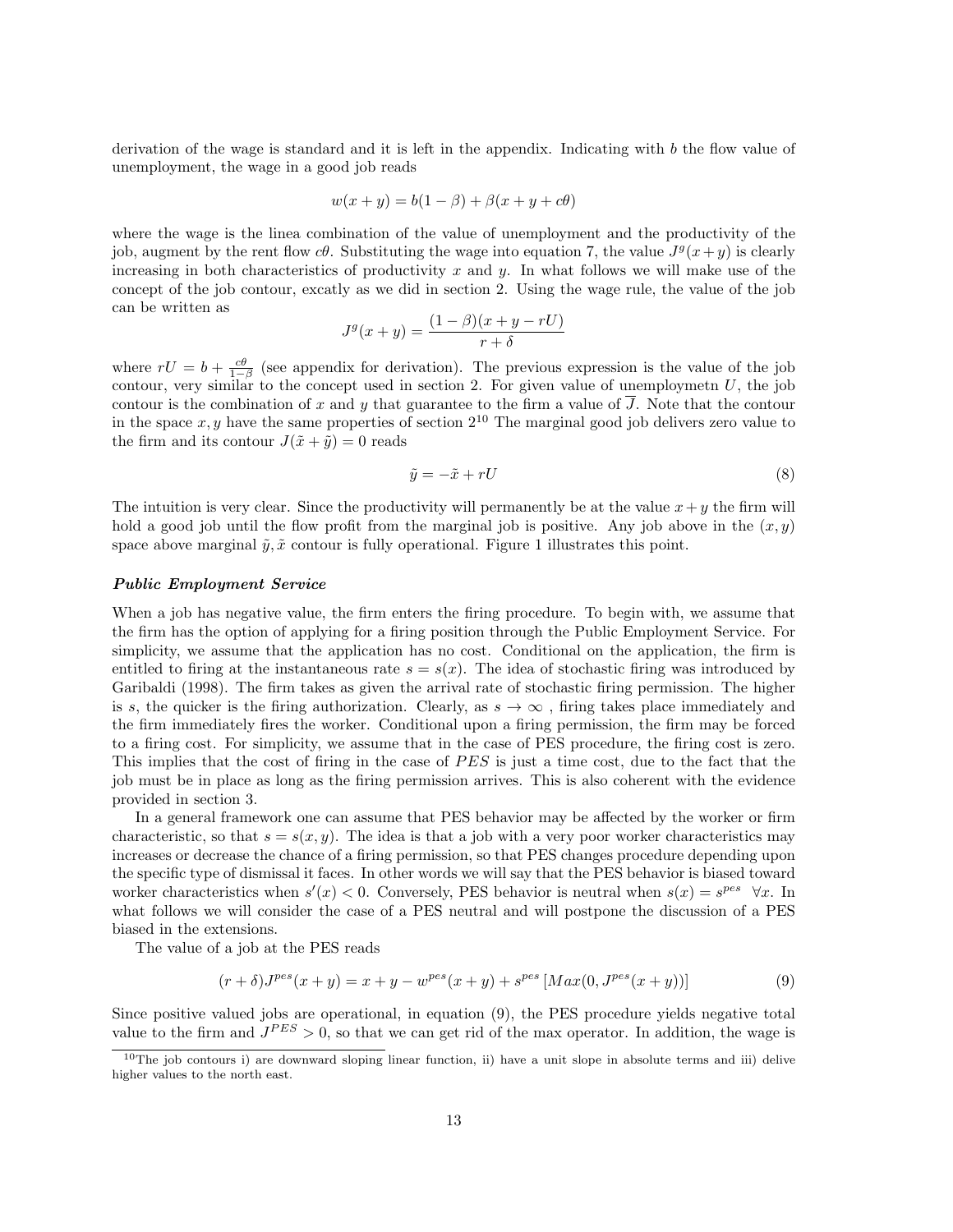

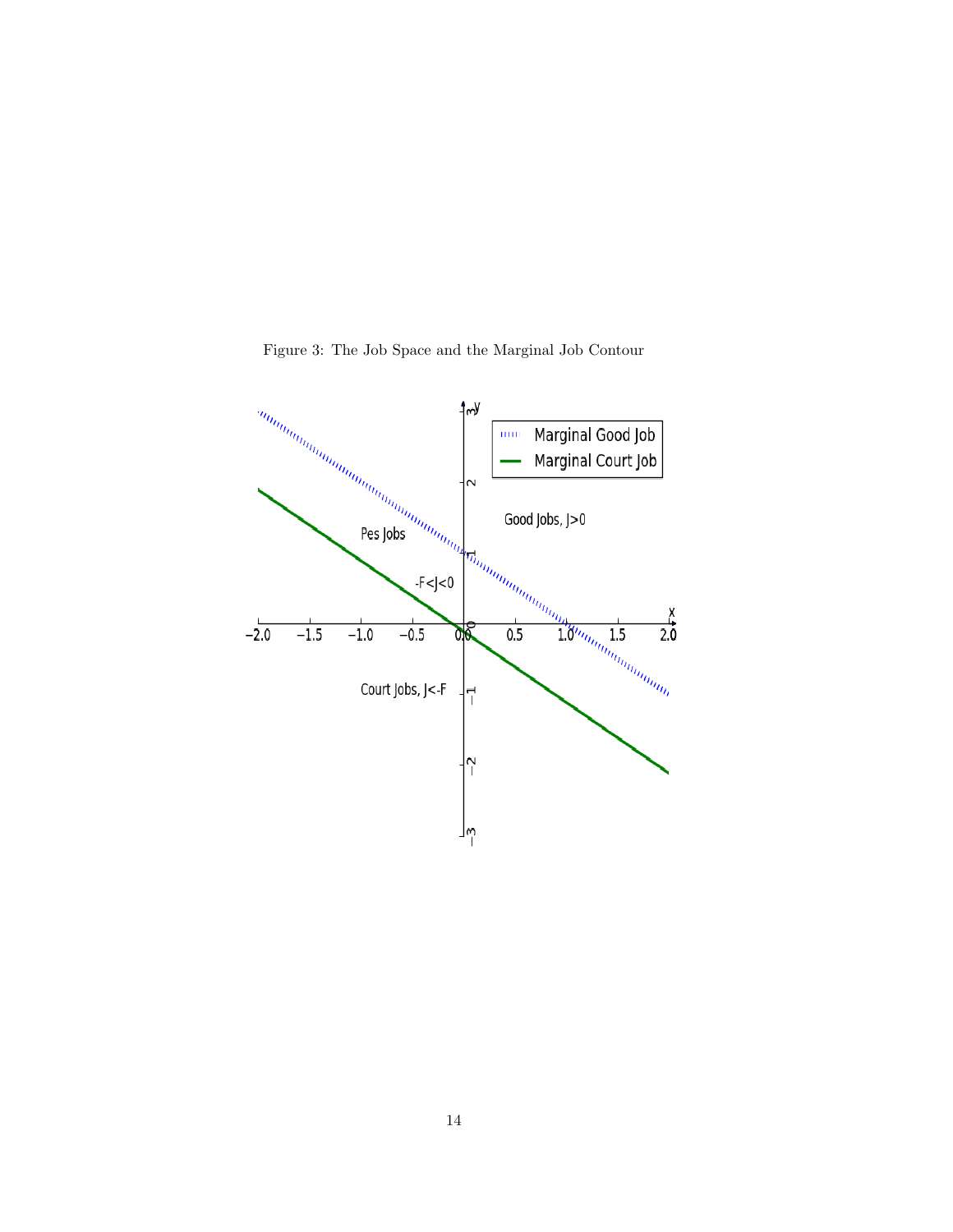determined by the worker's participation constraint so that  $w^{pes} = rU$ . In other words, the value of a job undergoing a PES procedure is

$$
J^{pes}(x+y) = \frac{x+y-rU}{r+\delta+s^{pes}}; \quad J^{pes}(x+y) \le 0
$$

#### Court Ruling

The firms has also the option of going to court. The court procedure has two key feature. It involves a court firing permission  $s^{ct}$  that is strictly quicker than a PES procedure. In other words,  $s^{ct}$  >  $s^{pes} \,\forall x, y$ . Conditional on a firing permission, the firm incurs a strictly positive random firing tax<sup>11</sup>. Firing costs are drawn from a distribution  $G \sim (-F, \sigma_F^2)$ . Since the firm is risk neutral, the expected value of a job undergoing a court procedure reads

$$
(r+\delta)J^{ct}(x+y) = x+y - w^{ct}(x+y) + s^{ct} [Max(-F, J^{ct}(x+y))]
$$
\n(10)

Confronting equation (9) and (10) it is clear that the court offers to the firm an option to stop losses. When the expected value of a job is sufficiently bad, it must be optimal entering the expensive firing procedure. We can thus also get rid of the max operator also in equation (10 ) and define the job in court as

$$
J^{ct}(x+y) = \frac{x+y-rU - s^{ct}F}{r+\delta+s^{ct}}; \quad J^{ct}(x+y) \le -F
$$

where the worker's participation binds and  $w^{ct}(x + y) = rU$  This suggests that there exists a job contour such that

$$
J^{ct}(x^{ct} + y^{ct}) = J^{pes}(x^{ct} + y^{ct})
$$
\n
$$
(11)
$$

Simple algebra shows that in the case of a neutrally biased PES, the marginal court job thus solves

$$
y^{ct} = -x^{ct} - rU - \frac{s^{ct}F(r+\delta+s^{pes})}{s^{ct}-s^{pes}} \tag{12}
$$

We have thus established some important results.

Proposition 1 The job space is complete and in equilibrium good jobs, PES jobs and court jobs will simulateously coexist.

Proof. The proof is straightforward. Just notice that the contour of the marginal PES job lies strictly below the marginal good job as long as  $\frac{F(r+\delta+s^{pes})}{sct-s^{pes}}$  $\frac{(r+\sigma+s^{\alpha})}{s^{ct}-s^{pes}} > 0$ , which is guaranteed from the fact that court ruling is quicker than PES procedure, or that  $s^{ct} > s^{pes}$ .

The economics of Proposition (1) is the following. In choosing between the court and the PES procedure, the firm has to trade off between a higher expected firing cost and quicker court ruling procedure. If the job characteristics are not too bad, the firm strictly prefers a longer queue through the PES offices. Nevertheless, as any of the job characteristics turn out sufficiently bad in any of the characteristics, the firm is willing to exercise the stop loss option guaranteed by the expensive court procedure.

**Proposition 2** Uncertain dismissal cases  $(x < 0, y < 0)$  go to court.

*Proof.* The proposition is true in partial equilibrium as long as  $rU > \frac{(r+\delta+s^{pes})s^{ct}F}{s^{ct}-s^{pes}}$  $\frac{\sigma+s^{\alpha}-\sigma s^{\alpha}}{s^{ct}-s^{pes}}$ . Yet in general equilibrium  $U$  is an endogenous variable and the parameter restriction is complicated. In any event, the tendency of uncertain cases to go to court is also evident from Figure 3. Since the court offers an option to stop losses, the model certainly predicts that sufficiently difficult cases go to court.

 $11$ With fixed wages the firing tax is akin to a severance payments. We discuss the implications of firing costs on wages in the general equilibrium section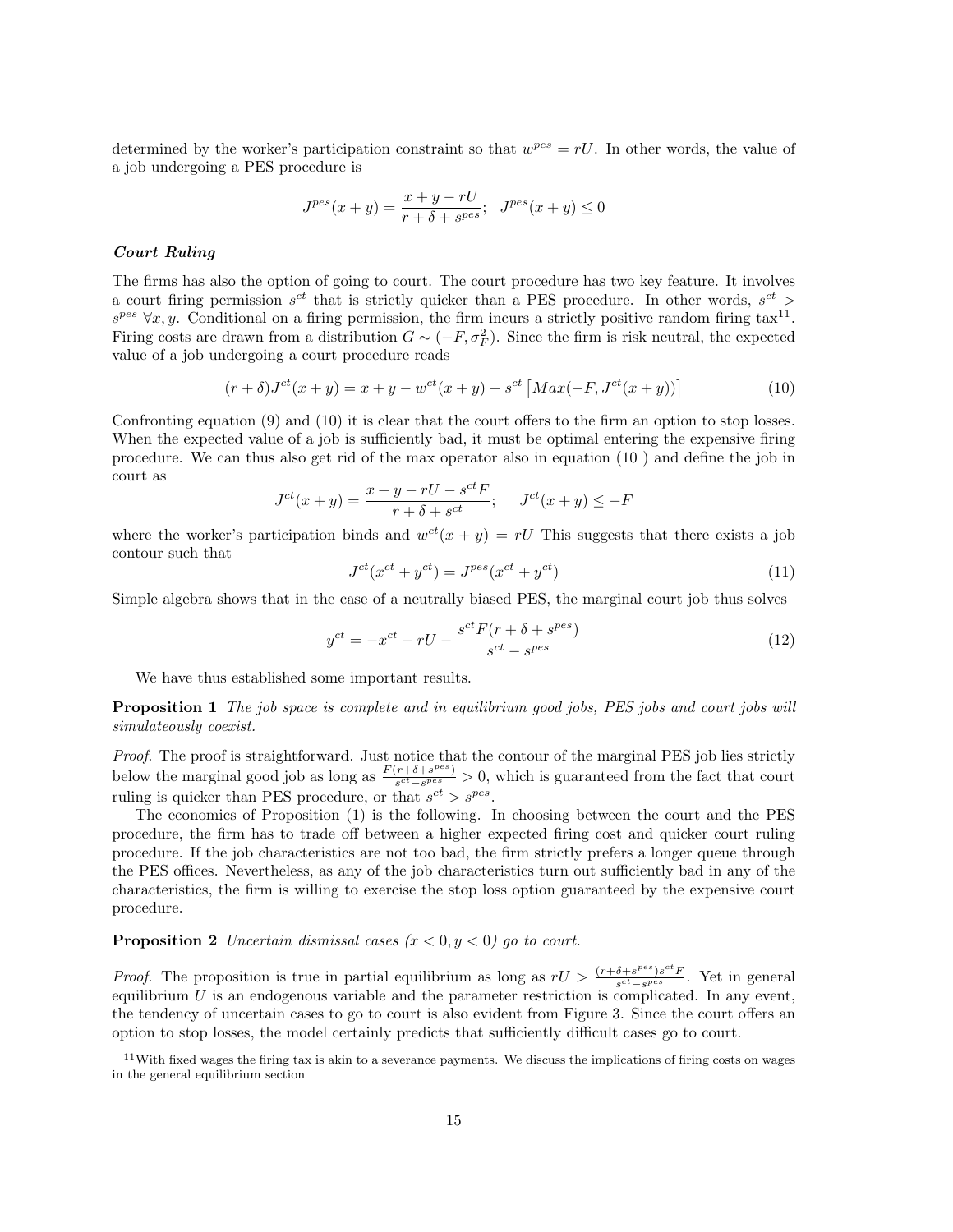Result 4.1 Firms are more likely to enter the PES procedure when court firing costs increase, when the PES permission frequency increases, and when court ruling becomes slower.

Proof. The proof is based on a simple comparative static over the marginal job contour of equation (12). The marginal contour shifts down with an increase in firing costs  $F$ , a fall in court speed  $s^{ct}$ and an increase in  $s^{pes}$ .

## 4.4 Job Creation and General Equilbrium

Using the marginal contour in good job and in court described by equations (8) and (12), and recolling the definition of  $z = x + y$ , the expected value of a job at PES and in court read respectively

$$
S^{pes}(\theta, z^{ct}, \tilde{z}) = -\frac{1}{r + \delta + \lambda + s^{pes}} \int_{z^{ct}(\theta)}^{\tilde{z}(\theta)} F_{X+Y}(m)) dm
$$

$$
S^{ct}(\theta, z^{ct}) = -\frac{1}{r + \delta + \lambda + s^{ct}} \int_{z^{l}(\theta)}^{z^{pes}(\theta)} F_{X+Y}(m)) dm
$$

These two expected values describe two important features of the model. First, the expected costs of the procedures are endogenously determined. Second, the costs tends to zero as the arrival rate of the procedure becomes infinitely large. In other words, the costs of the time consuming firing depends crucially on the speed of the procedures. We are now in a position to define the general equilibrium.

The value of new jobs, after a few steps of algebra is

$$
(r + \lambda + \delta)J = \overline{x} + \overline{y} - w(\overline{x} + \overline{y}) + \lambda(1 - \beta) \int_{z^g}^{z^u} (1 - F_{X+Y}(m)) dm - \lambda S^{ct}(\theta, z^{ct}) - \lambda S^{pes}(\theta, z^{ct}, \tilde{z})
$$
(13)

The previous expression makes clear that the firm anticipates the cost of the procedure and depressed the value of a new job. The wage in the new job is

$$
w(\overline{x} + \overline{y}) = b(1 - \beta) + \beta \left[ \overline{x} + \overline{y} + c\theta + \lambda S^{ct}(\theta, z^{ct}) + \lambda S^{pes}(\theta, z^{ct}, \tilde{z}) \right]
$$
(14)

The previous equation highlights an important result in the economics of employment protection legislation. The complex procedure imposes a costs to the firm that is evident during the procedure, but in addition improves the worker bargaining power at the time of job creation, thus inducing a sort of wage pressure. Garibaldi and Violante (2005) have similar results.<sup>12</sup> Using the wage equation (14), the free entry condition imposes that the value of a vacancy be zero  $(V = 0)$ , so that the value of a new job is equal to expected

$$
\frac{c}{q(\theta)} = J(\theta, z^{pes}, z^{ct}).
$$
\n(15)

**Definition 5** The general equilibrium is a set of employers value functions  $(J^i, W^i)$ , value of unemployment rU, marginal contour  $(z^{ct}, z^{g})$  market tightness  $(\theta)$ , wages w<sup>i</sup>, aggregate stocks  $(n^{i}, u)$  for good jobs, PES jobs and court jobs  $(i = g, ct, pes)$  such that

- 1. wages  $w^i$  satisfy the wage rule; equation (6);
- 2.  $(z^{ct}, z^g)$  satisfy the marginal contours; equations (8) and (12);
- 3. market tightness  $\theta$  satisfy the job creation condition; equation (15)
- 4. aggregate stocks satisfy the balance flow conditions.

<sup>&</sup>lt;sup>12</sup>Garibaldi and Violante show that if the firm had a option to impose a bonding on the worker at the time of job creation, the wage pressure result would disappear. In the paper we assume that such bonding is not possible.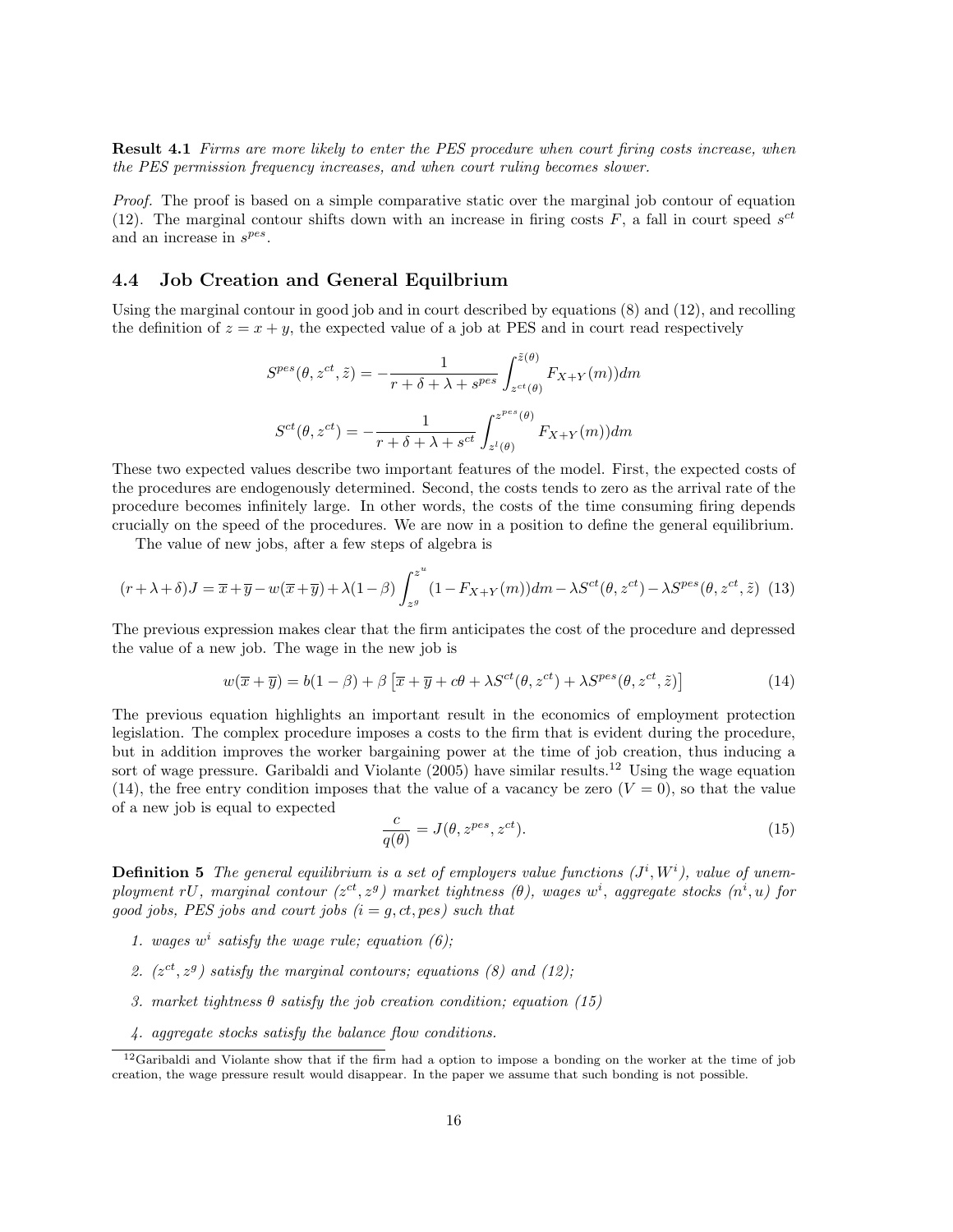We are now in a position to establish existence and few basic comparative static results.

Result 4.2 Equilibrium exists and it is unique.

Proof. See appendix.

**Result 4.3** An increase in the arrival rate of firing authorization at both institutions ( $s^{pes}, s^{ct}$ ) increase market tightness and has ambiguous effect on unemployment.

Proof. This results is derived from equation (15). The increase in the arrivale rates increases the value J at given market tightness. General equilibrium is restored by an increase in expected search cost linked to the the entry of new vacancy in to the market that drive up  $\theta$ .

As a corollary to the last result, one may want to consider a particular case of the model, namely one in which the PES does not operate. The model with only a court ruling is just a limit case of the model we just solved in which  $s^{pes} \to 0$ . If PES authorization is never warranted, the option to avoid the court has no value in equilibrium and firms are obliged to use the court. Such economy features larger expected firing costs, with standard predictions that follow from the literature and are summarized in the following corollary.

Corollary 4.1 In an economy with no PES expected firing costs are higher. Job destruction is lower and so is job creation, with ambiguous effects on unemployment.

The result of the corollary naturally poses the question on the political economy dimension of an institution like the PES, as well as on the longevity of the Dutch model and its political resilience.

## 4.5 The Longevity and Resilience of PES

The model provided the economics of the trade off between the court and the PES procedure and rationalizes the sorting of different jobs across the two institutions. As in most search models with risk neutral individuals, the existence of the two institutions is taken as given. Yet, in the spirit of the original contribution of Saint-Paul (1995), the model can be used to understand the longevity and resilience of institutions in terms of political economy. This section follows this approach and considers the welfare implications of removing the PES, the institution that was established in the Netherlands in the middle of the German occupations, an admittedly crisis situation. Yet, the institution proved to be remarkably resilient to the subsequent seventy years of recurring fierce political debates.<sup>13</sup>

Consider the equilibrium value functions of different individuals. The value functions of unemployed workers, as well as individuals under a firing procedure read

$$
rU = b + \frac{\beta c}{1 - \beta} \theta \tag{16}
$$

Workers employed in good job enjoy the following utility

$$
W^g(x+y) = \frac{b(1-\beta) + \beta(x+y+c\theta) + \delta U}{(r+\delta+\lambda)}
$$
(17)

The welfare of workers in newly employed jobs is more at  $\bar{x} + \bar{y}$  is more complicated, but can be compactly written as follows.

$$
W(\overline{x} + \overline{y}) = \frac{w(\overline{x} + \overline{y}) + \lambda \frac{(1-\beta)}{\beta} \int_{rU}^{z^u} (1 - F_{X+Y}(m)) dm + \delta U F_{X+Y}(rU)}{(r + \delta + \lambda)}
$$
(18)

<sup>&</sup>lt;sup>13</sup>As of January 1<sup>st</sup>, 2015 a change in the Dutch dismissal law is effective, putting a  $\epsilon$ 75,000 cap on the maximum severance payment a court can adjudge. The preventive a priori dismissal tests performed either by the civil court or by the public employment service remain in place. The employer's choice which of the two established organizations to ask for permission to terminate a permanent worker's contract continues to be based on the grounds for dismissal.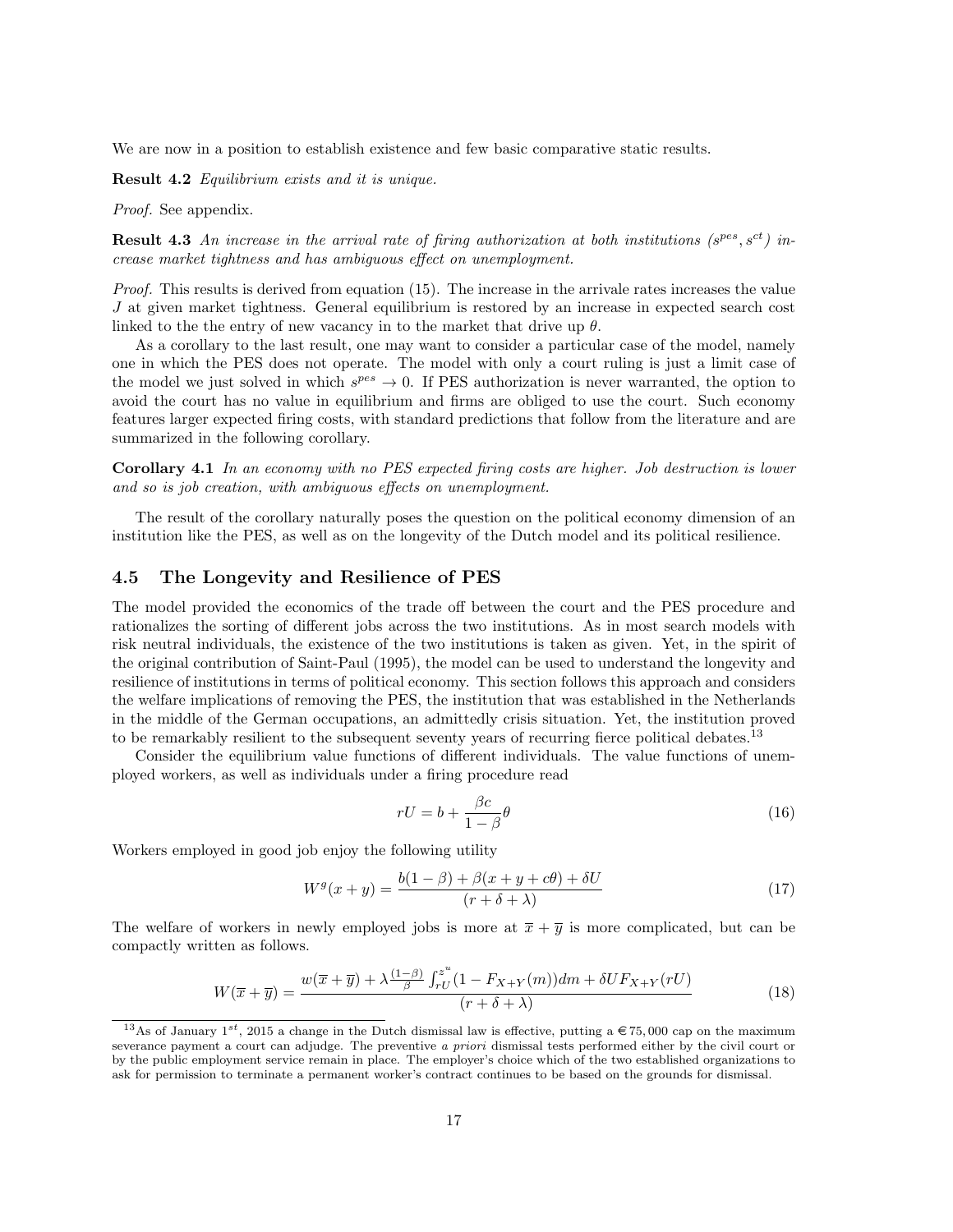where the wage  $w(\overline{x} + \overline{y})$  is given by equation (14). The three values functions allow us to derive a simple welfare results.

**Result 4.4** The value functions of the unemployed (rU) and on workers employed in good jobs (rW<sup>g</sup>) is strictly increasing in the arrival rate of firing permissions at both institutions ( $s^{pes}$  and  $s^{ct}$ ). Conversely, the speed of firing permission has ambiguous effects on the value function of newly appointed *workers*  $(W(\overline{x} + \overline{y}))$ 

*Proof* The proof depends directly from Result 4.2. Since  $\frac{\partial \theta}{\partial s^i} > 0$ , it is sufficient to notice that from the value functions we have that  $\frac{\partial rU}{\partial \theta} > 0$ ,  $\frac{\partial W^g}{\partial \theta} > 0$  while it is not possible to unambiguously sign  $\partial W(\overline{x}+\overline{z})$  $\frac{(x+z)}{\partial \theta}$ .

The economics of the previous result is fairly simple. First, recall that an increase in the arrival rate  $s^i$  is akin to a reduction in firing costs. Unemployed workers favour such reductions since their utility is increasing in the job finding rate. The change in  $s^i$  has similar results on workers employed in good jobs, since such workers have already learned their job specific match  $z$  and will benefit of a higher job finding rate if their job had to be dissolved. The uncertainty of the policy rests with the newly appointed workers, that face a shorter duration of their employment in the aftermath of the increase in s.

Result 4.5 If the median voter is employed in a good job, the elimination of the PES is vetoed by the majority of workers and the PES is resilient.

Proof. If  $s^{pes} \rightarrow 0$  equilibrium expected firing costs are higher and the value function  $W^g$  will be lower since market tightness will be lower.

It is thus in the interest of most agents to keep the PES alive, although during recessions when unemployment rises and more dismissal requests are received by the PES, its political basis is frailer. Hence the recurring political attacks. As we argued in the previous section, the elimination of the PES can be represented by an economy in which there is only a court ruling. In such an economy expected firing costs will be higher. With higher firing costs the job finding rate falls and both unemployed as well as workers employed in good jobs are worse off, in the sense that they would enjoy a lower lifetime utility. In other words, Result 4.5 ensures that a coalition formed by workers in good jobs, unemployed workers as well as workers undergoing a firing procedure will form a majority and will block the removal of the PES.<sup>14</sup>

## 5 Extension and Discussions

## 5.1 Institutional Biases

In the baseline model we assumed that the behavior of the intitutions were completely neutral with respect to the type of dismissal faced. While we do not have in mind a clear idea of the explicit objective function, nor is it the interest of the paper to derive one, our model is flexible enough to consider the possibility that the PES or the court behave differently for different dismissal cases. In this section we present a simple extension, based on the PES, but of course it is possible to specify the behavior also for the court.

### The Model with Institutional Biases

Formally, we say that the PES is biased whenever  $\frac{\partial s}{\partial x} \neq 0 \neq \frac{\partial s}{\partial y}$ , so that the the arrival rate depends on the job characteristics faced. In this section we explore the implications of the following bias

<sup>&</sup>lt;sup>14</sup>Remember that in the model, workers undergoing a procedure enjoy a the same lifetime utility of the unemployed rU.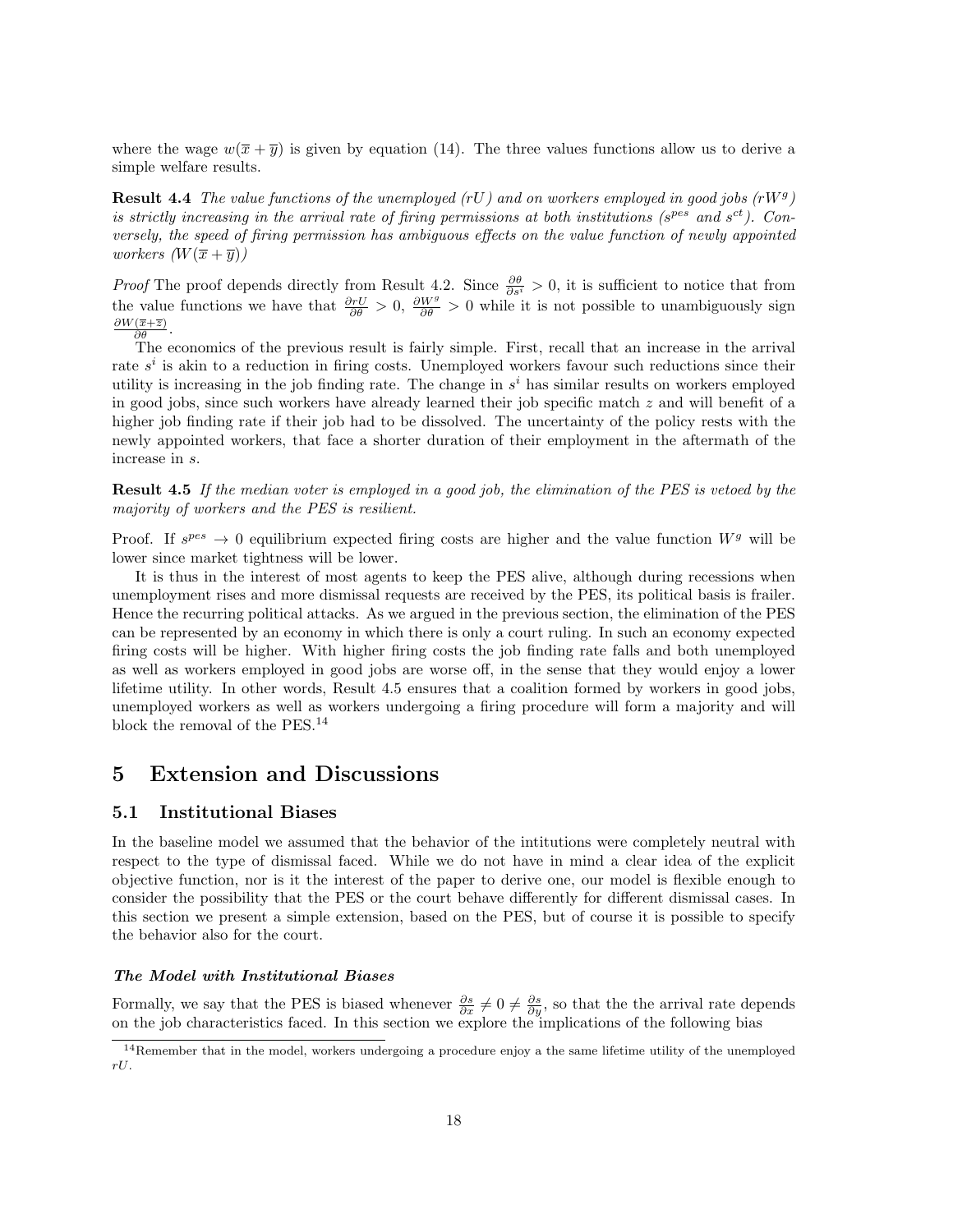$$
s^{pes}(x) = \begin{cases} \overline{s} & \text{if } x < 0\\ \underline{s} & \text{if } x \ge 0 \end{cases}
$$
 (19)

with  $\bar{s} > s$ . Equation 19 suggests that PES procedure takes longer when the dismissal is *worker* dominant. We can thus call such a function a representation of Pro Worker bias by the PES.

The solution of the model, with the particular bias assumed in equation (19), is not too different from the baseline model. The job contour is identical to that of equation (8). The marginal contour for the court job reads

$$
y^{ct} = -x^{ct} - rU - \frac{s^{ct}F(r + \delta + s^{pes}(x^{ct}))}{s^{ct} - s^{pes}(x^{ct})}
$$
\n
$$
(20)
$$

Using the specification of the bias of equation (19), the marginal contour is described by Figure 4. The contour is step-wise downward sloping functions with positive intercept in the second quadrant and negative intercept in the fourth quadrant. The job creation condition is similar to the baseline case and it is reported in the appendix. The main results of the extension are the following

Result 5.1 When the PES is biased in a Pro Worker form, or along the rule specified in equation  $(19)$  the following is true: i) the job space is complete, ii) PES specializes in firm dominant dismissal cases and iii) all uncertain cases go to court.

The previous result and the specification of equation 19 suggest a simple empirical implication, namely that the duration of the PES procedure takes longer when the cases are worker dominant. Such implication can be easily taken to the data, as we do in the following subsection. Obviously, a similar argument to that described in equation (19) can be applied to the behaviour of the court. We do not formalize such a bias in this section, but we do assess its empirical evidence.

#### Institutional Biases: What the Data Say

The third column in Table 4 reports parameter estimates when interaction terms are included to investigate the influence of worker and job characteristics on procedural differences between the two institutions. The F-test of added variables is  $F(5, 2149) = 8.51$  with  $p = .000$ . The results are remarkable. They show a clear difference between the PES and the court in various dimensions. The PES procedure takes 9.69 days longer for women than for men. Working one hour more per week extends the PES procedure with .647 days. Earning one Euro per hour more lengthens the PES procedure with .806 days. Variations in court duration are insignificant along all these dimensions. When we think of the *Pro Worker bias of the PES* in terms of a longer duration of job exit arrival time, that is, when the PES favors those worker or job characteristics for which the institition waits longer to decide, we find that the PES is biased towards women, full-time positions, and higher wages. We can not tell from the data if the latter two biases relate to worker or to job characteristics.

### 5.2 Aggregate Productivity and Firing Procedure

Figure 2 clearly shows that when unemployment is rising, the request at the PES increase relatively to the request at the court. It is thus natural to use our model to study the impact of aggregate conditions on the proportion of PES application. The basic idea is that, following the lines of Mortensen and Pissarides (1994), the productivity of a single job is now  $p + x + y$  where p is an aggregate component. The model is identical to the baseline model with the only difference being the parameter  $p$  that is added to the contour.

We analyse the effects of aggregate productivity in two steps. First, study whether the link between the increase of request a at the PES during adverse aggregate condition is a simple consequence of the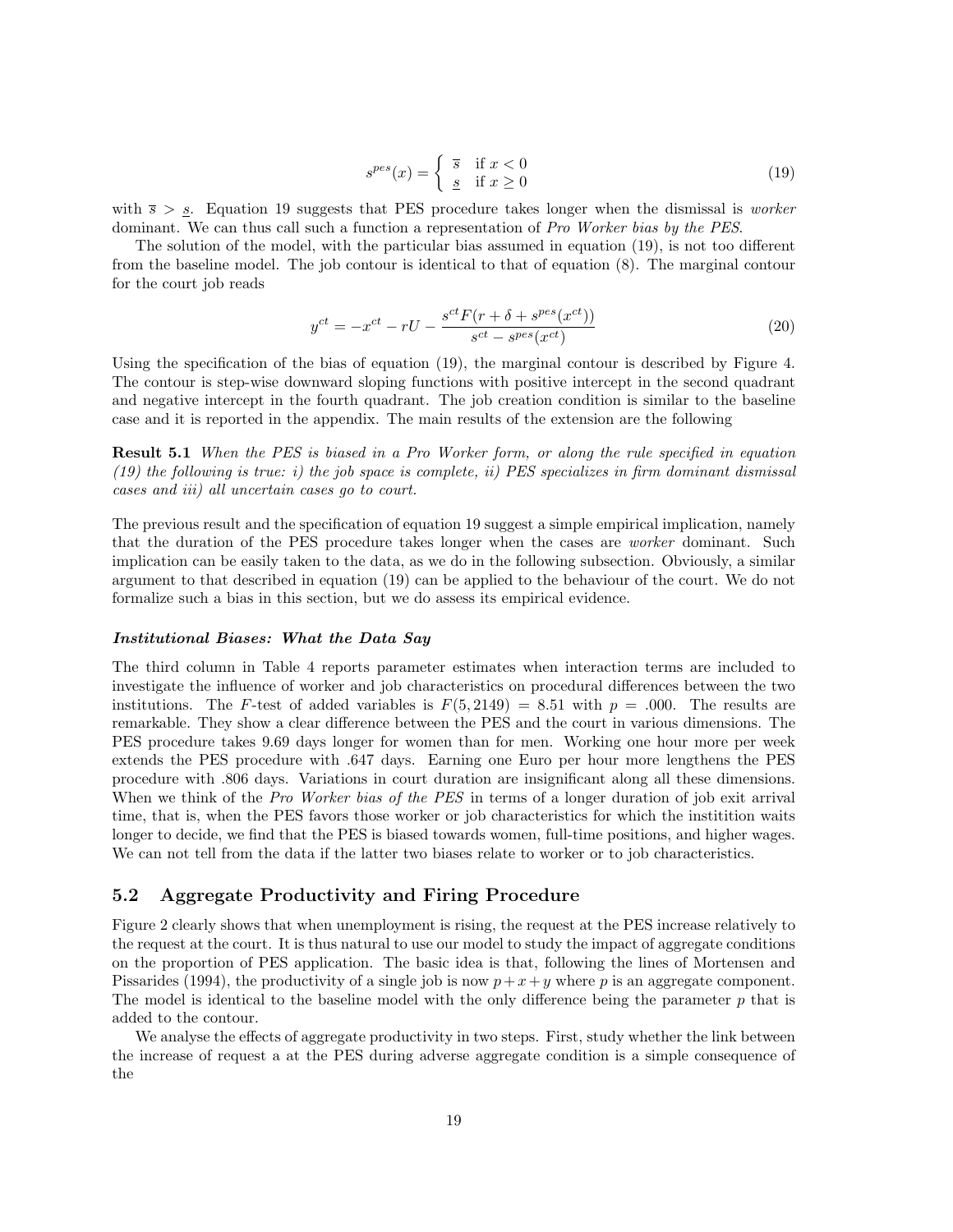

Figure 4: The Job Space with Institutional Biases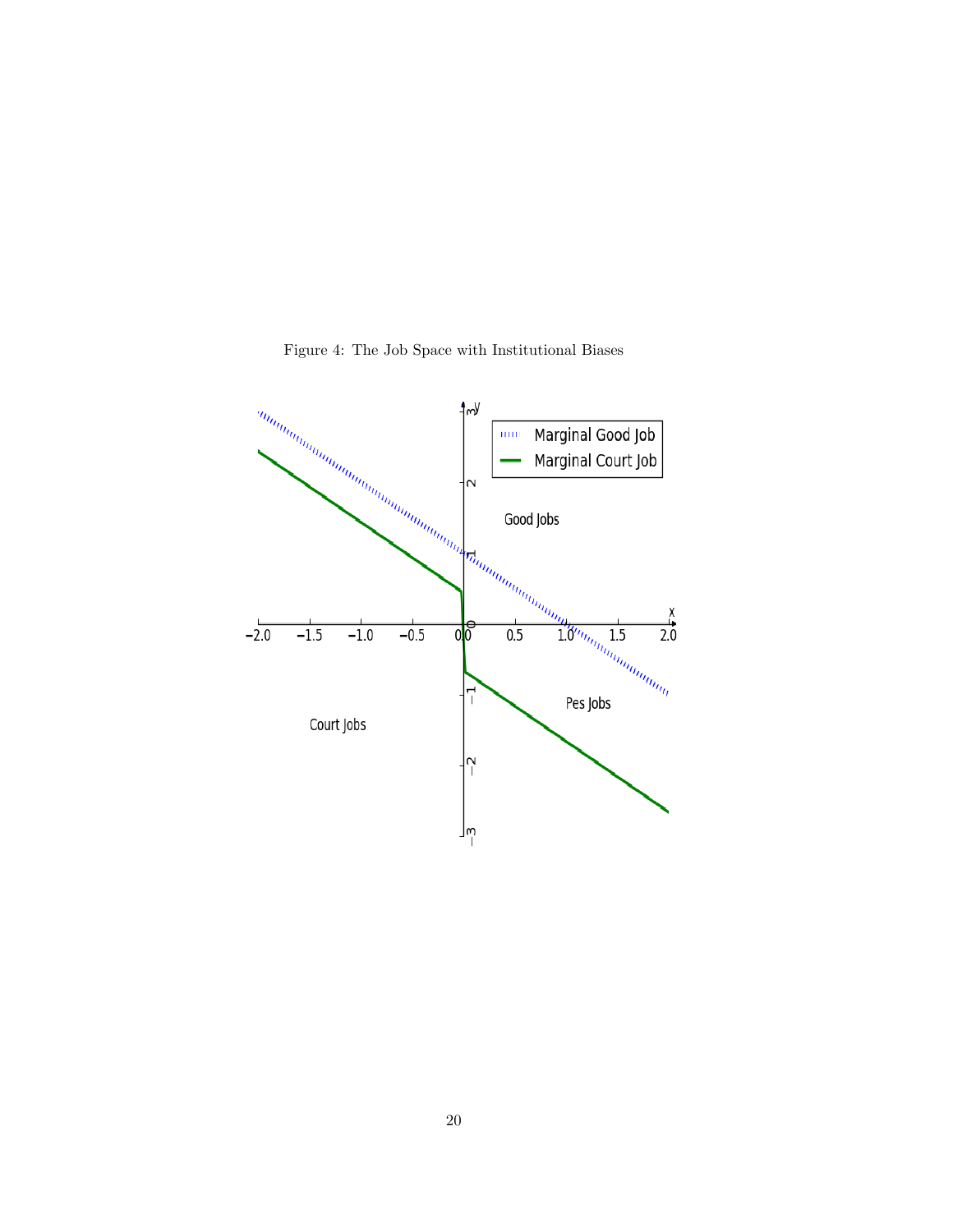#### Statistical Illusion?

The aggregate productivity p has impact on the marginal job contours  $(\tilde{x}, \tilde{y})$  and  $(x^{ct}, y^{ct})$ . In terms of Figure 3, an increase in  $p$  shifts up both contours and fewer jobs enter the firing procedure. This is hardly surprising and it represents a basic result in any reasonable model of job creation and destruction. The more interesting question is what happens to the proportion of jobs that use the PES procedure.

The proportion of job destruction requests to the PES relative to all dismissal request  $\rho^{pes}(p)$  is defined as

$$
\rho^{pes}(p) = \frac{F_{X+Y}(\tilde{z}) - F_{X+Y}(z^{ct})}{F_{X+Y}(\tilde{z})}
$$
\n(21)

Aggregate conditions affect the marginal contour as well as the proportion  $\rho^{pes}(p)$ . The actual impact will depend on the distribution  $F_{X+Y}$ . We have the following result

Result 5.2 The proportion of jobs that uses the PES procedure increase in bad aggregate conditions if the convolution  $F_{X+Y}$  has a monotonic reverse hazard rate, or more formally if  $\frac{f_{X+Y}(v)}{F_{X+Y}(v)}$  is monotonic in v.

*Proof* An increase in aggregate productivity is akin to an increase in  $p$ . We study the conditions under which  $\frac{\partial \rho^{pes}}{\partial p} < 0$ . Since  $\frac{\partial \tilde{z}}{\partial p} = \frac{\partial z^{ct}}{\partial p} = -1$ , simple algebra implies that

$$
\frac{\partial \rho^{pes}}{\partial p} = \frac{f_{X+Y}(z^{ct})}{F_{X+Y}(\tilde{z})} - \frac{f_{X+Y}(\tilde{z})}{F_{X+Y}(\tilde{z})} \frac{F_{X+Y}(z^{ct})}{F_{X+Y}(\tilde{z})}
$$

$$
= \frac{F_{X+Y}(z^{ct})}{F_{X+Y}(\tilde{z})} \left[ \frac{f_{X+Y}(z^{ct})}{F_{X+Y}(z^{ct})} - \frac{f_{X+Y}(\tilde{z})}{F_{X+Y}(\tilde{z})} \right]
$$

Since  $z^{ct} < \tilde{z}$ , monotonicity of the reverse hazard rate is a sufficient condition for the results that  $\frac{\partial \rho^{pes}}{\partial p} < 0.$ 

In probability theory, the reverse hazard rate at  $z$  is the probability of observing an outcome in the neighborhood of z conditional on the outcome being no more than z. Ultimately, the shape of the convolution  $F$  is an empirical question, but numerically an exponential distribution with parameter  $\lambda$  < 1 satisfies the conditions of results.

#### The Role of Financial Constraints

Over and beyond the idea that the proportion  $\rho^{pes}(p)$  depend on the statistical properties of  $F_{X+Y}$ , we consider the issue linked to the firm's financial situation during the dismissal procedure. The issue we want to consider is that job in dismissing procedure have negative economic value, since  $J^{ct}(x+y) < J^{pes}(x+y) < 0 \ \forall (x+y) < x^{ct} + y^{ct}$ . This suggests that the cash flow necessary to cover the economic loss can not come from internal funding.

In this section we assume that capital markets are imperfect, there is no funding for jobs in a dismissing procedure and funding comes from entrepreneur private funds. We shall indicate with  $rY_0(p)$  the present discounted value of such entrepreneur's funds. Let's define the cash flow at PES as the flow value generated by the match as

$$
CF^{pes}(x+y) = x+y+p
$$

while the cash flow generated by a court match is

$$
CF^{ct}(x+y) = x+y+p-sF
$$

**Definition 6** A court job is cash constrained when  $J^{ct}(x+y) > J^{pes}(x+y)$  but  $|CF^{ct}(x+y)| > rY_0(p)$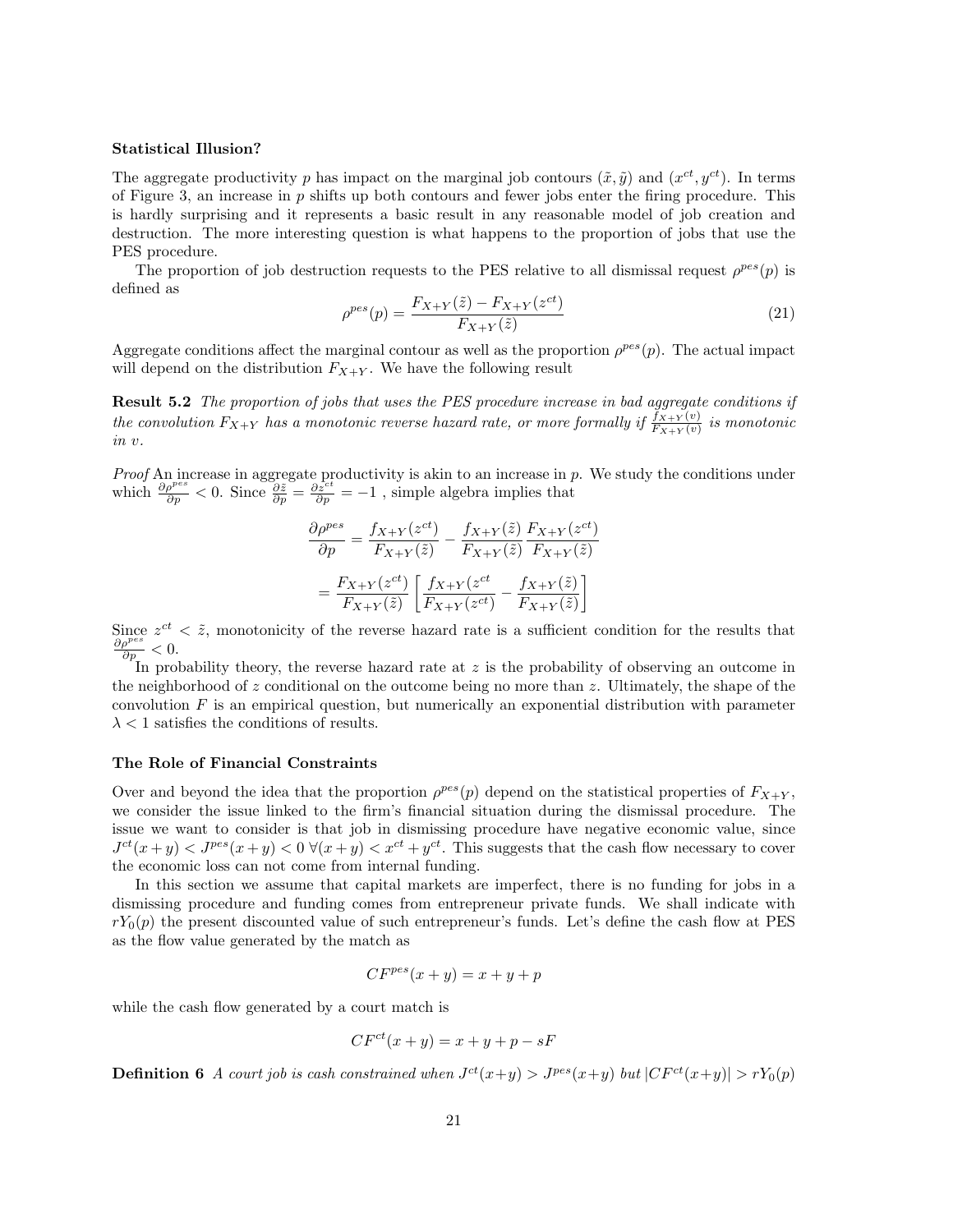The definition highlights the possibility that a firm that would optimally choose to go to court faces cash constraint problems, since the flow cost is higher than their available resources.

If we assume that jobs differ in being cash constrained, then we have two straightforward results.

Result 5.3 There exist court jobs that are cash constraint and that, as a consequence, switch to PES.

The result is straightforward. As long as  $F > 0$  and the job space is complete, some of the court cases are forced to go to PES because of cash constraints.

Result 5.4 When aggregate time worsen, the share of cash constrained jobs increases and the share of jobs at PES raises relative to the court cases.

Note that our model is based on jobs rather than on well defined firms. As such, it can not rationalize the fact that PES is mainly used by small firms. Yet, the idea that financial constraints may bias the choice toward PES may well be related to the size result. It is empirically well established that financial constraints are more binding in small firms and start-ups, also in the Netherlands. Inasmuch as this is the case, the size bias toward the PES is likely to be associated to the cash story. Nevertheless, we do not have information on firms' financial conditions and we are not in a position to empirically check this claim.

### 5.3 The Probability of Denial

In recessions the volume of dismissal requests to the PES increases more than the volume of requests to the court. More surprisingly, however, is that the rate of rejections at the PES increases more also. Table 7 shows the percentages of dismissal requests that have been rejected through time. The period covered by the data includes the onset of the Great Recession. In 2009 the unemployment rate in the Netherlands rises markedly. The denial rate of dismissal requests increases at the same time. This result is entirely due to the substantially large increase of the rate of denial by the PES in 2009. Cyclical dependence of court rulings on labor disputes have been studied before by Siegelman and Donohue (1995), Ichino et al. (2003), and Marinescu (2011), for example. Despite the - not so terribly convincing - evidence in these papers that court rulings may be cyclically biased, the results from our data do not show such a relationship between the decision of the court and the state of the economy at all. In fact, court denials remain constant across time and reasons, even in the first year of the Great Recession. The upsurge in the rate of denial in 2009 comes almost entirely from rejections by the PES of firm dominant dismissal requests, indeed. This finding suggests that in bad times PES requests are based more likely on insufficiently solid argumentation.

We estimate the likelihood that a dismissal request will be granted or not using a *probit* regression model, and find that when a process takes more time to decide the probability of approval declines. Results are presented in Table 8. Worker dominant reasons have a lower probability of being granted. Relevant predictors of a successful dismissal request are indeed the reason and the timing of the request. But adding more information about the specificity of the conflict reasons and why and when dismissal requests are filed leads to a diminished specificity of the role of the addressed institution.

Several reasons might explain why the PES denial rate rises in bad times. One possible explanation is that firms may be more financially constrained in recessions. The expected costs of a dismissal by court ruling exceed those of a PES approved job ending. In bad times, firms might think then that it is worth a shot, prefer time over money, and choose for the less costly alternative to obtain a lay-off permission, even if the expected duration is longer and the probability of success is lower when the reasoning is not sufficient. Another possible explanation is the prevalence of employer moral hazard in the labor market (cf. Ga $\alpha$ idon-Sanchez and Güell (2003)). Employer moral hazard refers to those situations in which an employer wishes to shift private costs to society on considerations of self-interest alone. In bad times, some employers may want to reduce the size of their workforce while saving firing costs on unjustifiable grounds. The PES is expert in the identification of dismissal requests that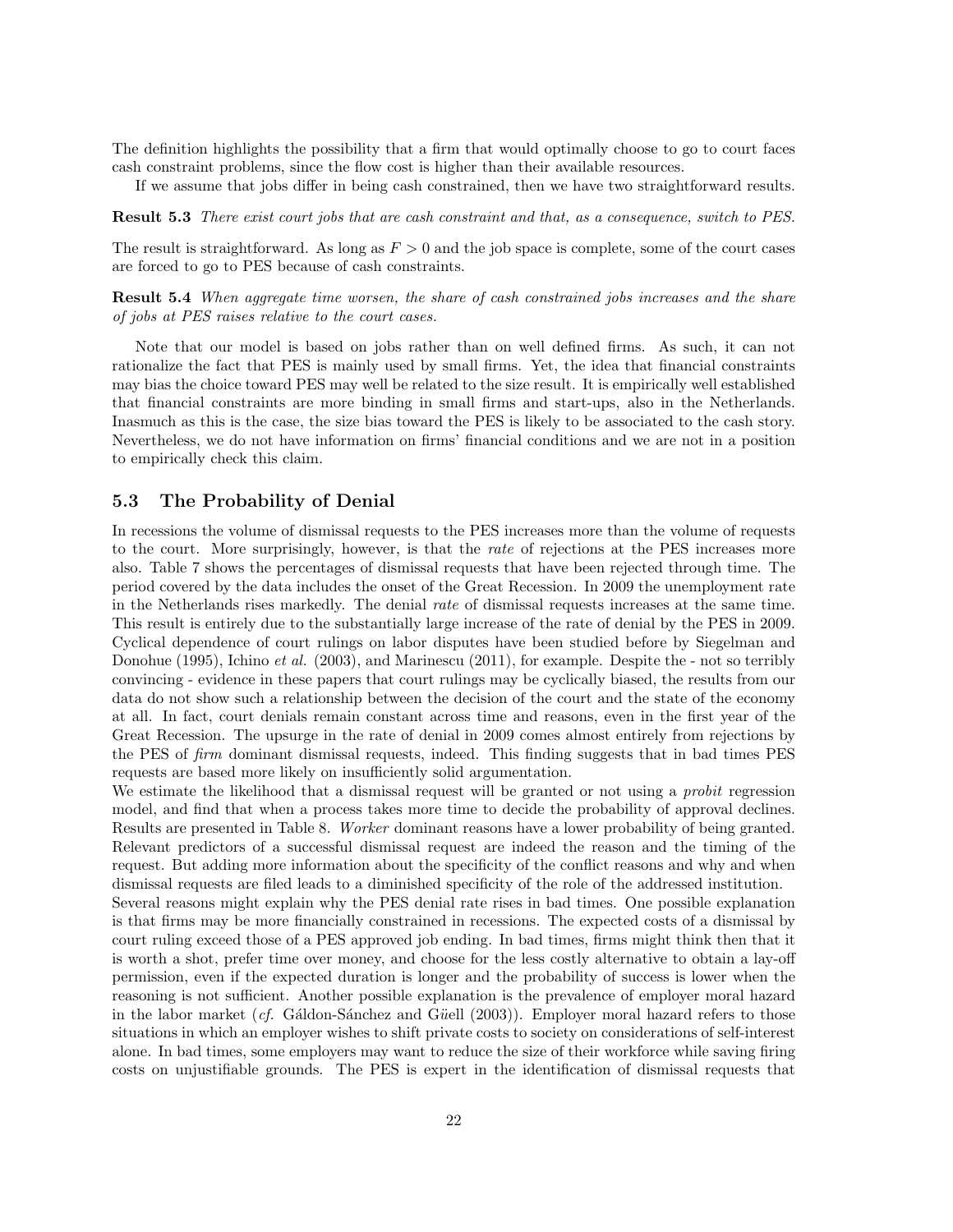are not based on justifiable grounds. The dual system of preventive dismissal checks reduces the efficacy of such behavior. If employer moral hazard in the labor market exists, then the PES shall receive more unjustified dismissal requests in recessions than in booms and, consequently, the denial rate will be counter-cyclical. Although being consistent with the results found, the information in our data-set does not allow us to precisely identify and let alone exactly estimate the importance of any of these considerations. However, we can state for certain that an increase in the denial rate of dismissal requests by the PES prevents workers to be displaced for unjustified reasons in recessions more often. Further research is needed to better understand how these mechanisms affect labor demand, unemployment and welfare in recessions.

## 6 Concluding Remarks

Dismissal conflicts are part of life of most labor markets. Yet, they are traditionally treated as a black box by empirical economists as well as by theoretical models of employment protection legislation. This paper has opened the black box. Empirically, it exploited a unique data set with more than 2000 dismissal disputes that took place in the period between 2006 and 2009. We distinguished between firm and worker dominant cases depending upon which of the two parties can be empirically held more responsible for the disagreement over the employment termination. Naturally, we also account for difficult cases, disputes in which it is not obvious to establish a clear cut responsibility. Such classification is often used by existing institutions and is encoded in existing law. The paper showed that it is also coherent with a straightforward theory oriented taxonomy.

The Dutch labor market, the country in which our observed disputes took place, turned out to be home to a unique employment protection legislation. In the Netherlands, alongside a traditional court, firms are entitled to get firing permission by the Public Employment Service, an institution that was introduced during World War II and survived for 70 years. The unique feature is that PES dismissals can take place without severance payments and other mandated firing costs, provided the firm is willing to undertake a lengthy procedure and obtain formal authorization. Court ruling, conversely, is much quicker but much more expensive. An endogenous sorting between the two institutions emerge in the labor market, with worker dominant cases being examined proportionally more by the PES. Court ruling specializes in uncertain cases. Such endogenous sorting is coherent with a basic equilibrium model of firing restrictions that the paper proposed and solved. In the model, heterogeneous matches optimally weighs the trade off between a costly court ruling and a time consuming PES procedure.

Dismissal disputes can be looked upon in many other dimensions. Depending on data availability, one could study which separations end up in a disputes and which cases are solved without third party involvement. The strategic behavior conducted by both firms and workers are other interesting dimensions to be investigated, particularly within imperfect information setting. This paper has opened the black box of dismissal disputes in some dimensions. Future studies and future data sets for more countries can certainly throw lights on other key dimensions.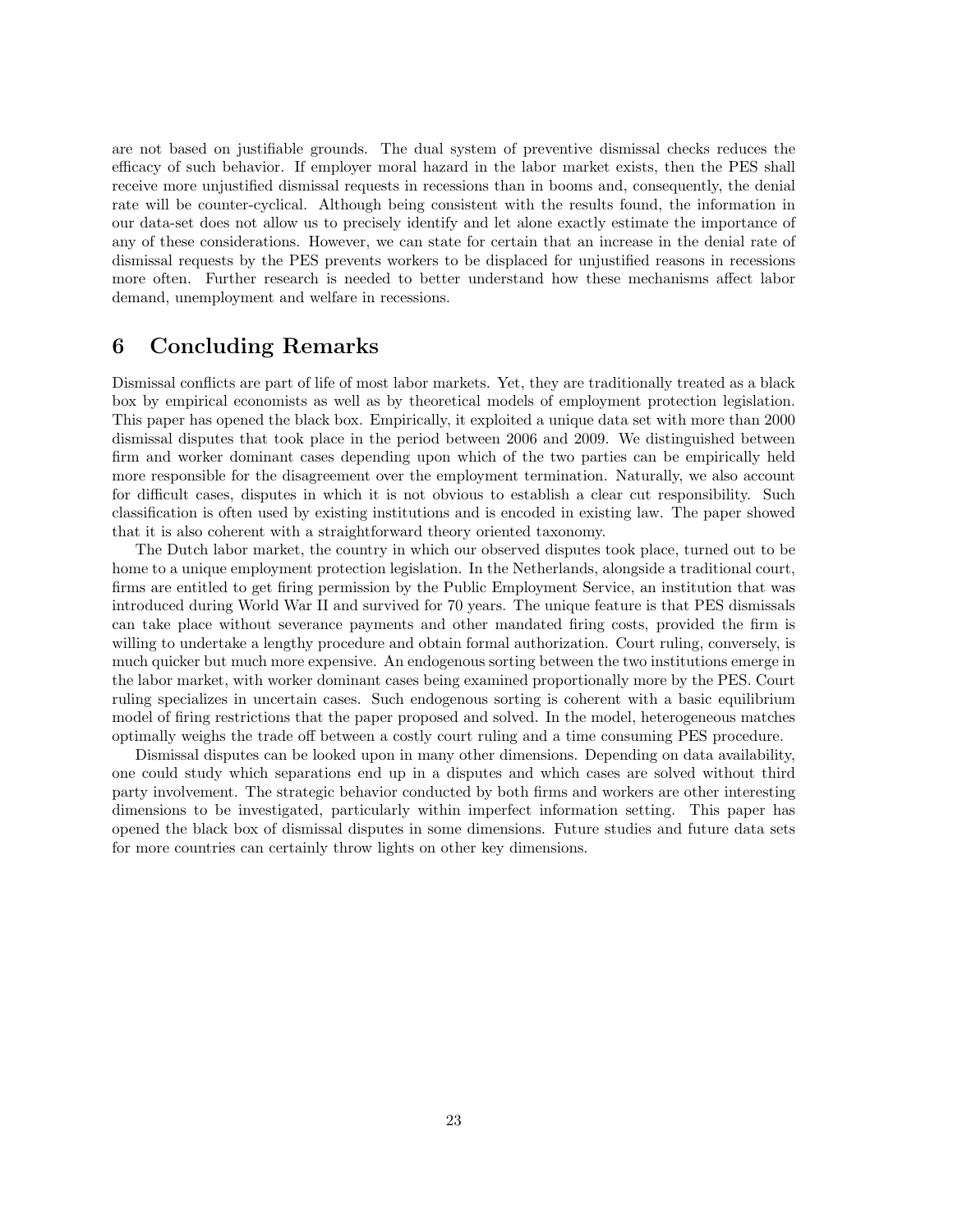## References

- Acemoglu, Daron, and Joshua Angrist (2001), "Consequences of Employment Protection? The Case of the Americans with Disabilities Act. ?"Journal of Political Economy, Vol.109, pp. 915-957.
- Alvarez, Fernando, and Marcelo Veracierto (2012), "Fixed-term Employment Contracts in an Equilibrium Search Model."Journal of Economic Theory, Vol. 147(5), pp. 1725-1753.
- Autor, David H.; John J. Donohue III, and Stewart J. Schwab (2006). "The Costs of Wrongful Discharge Laws."The Review of Economics and Statistics, Vol. 88, pp. 211 - 231.
- Bender, Stefan, Christian Dustmann, David Margolis, and Costas Meghir (2002), "Worker Displacement in France and Germany."In Peter J. Kuhn (Ed.): Losing Work, Moving On: International Perspectives on Worker Displacement. W.E. Upjohn Institute for Employment Research, Kalamazoo (MI), pp. 375470.
- Bentolila, Samuel, and Guiseppe Bertola (1990), "Firing Costs and Labour Demand: How Bad is Eurosclerosis?"Review of Economic Studies, Vol. 57, pp. 381-402.
- Blanchard, Olivier , and Jean Tirole (2008), "The Joint Design of Unemployment Insurance and Employment Protection: A First Pass."Journal of the European Economic Association, Vol.  $6(1)$ , pp. 45-77.
- Boeri, Tito; Pietro Garibaldi, and Espen Moen (2014), "Financial Constraints in Search Equilibrium."CEPR Discussion Paper 10266.
- Boeri, Tito, and Juan F. Jimeno (2005), "The Effects of Employment Protection: Learning fromVariable Enforcement."European Economic Review, Vol.49, pp. 20572077.
- Boeri, Tito, and Jan van Ours (2013), "The Economics of Imperfect Labor Markets."Second Edition. Princeton University Press.
- Emerson, Michael (1988), "Regulation or Deregulation of the Labour Market: Policy Regimes for the Recruitment and Dismissal of Employees in Industrialised Countries."European Economic Review, Vol. 32(4), pp. 775-817.
- Frenk, Myrthe (2013), "Job Security in the Netherlands."PhD-Thesis, Maastricht University. Available at: http://digitalarchive.maastrichtuniversity.nl/fedora/get/guid:6d70a3f3 d4eb-48b5-8536-840248787e70/ASSET1
- Gáldon-Sánchez, José E., and Maia Güell (2003), "Dismissal Conflicts and Unemployment. "European Economic Review, Vol. 47, pp. 323-335.
- Garibaldi, Pietro (1998), "Job Flow Dynamics and Firing Restrictions. "European Economic Review, Vol. 42(2), pp. 245-275.
- Garibaldi, Pietro, and Giovanni L. Violante (2005), "The Employment Effects of Severance Payments with Wage Rigidities."Economic Journal, Vol. 115, pp. 799-832.
- Ichino, Andrea; Michele Polo, and Enrico Rettore (2003), "Are Judges Biased by Labor Market Conditions?"European Economic Review, Vol. 47(5), pp. 913-944.
- Jacobs, Antoine T.J.M. (2004), "Part I. The Individual Employment Relationship and Labour Market Regulation."In Roger Blanpain (Ed.): International Encyclopaedia for Labour Law and Industrial Relations, Netherlands Kluwer Publishers.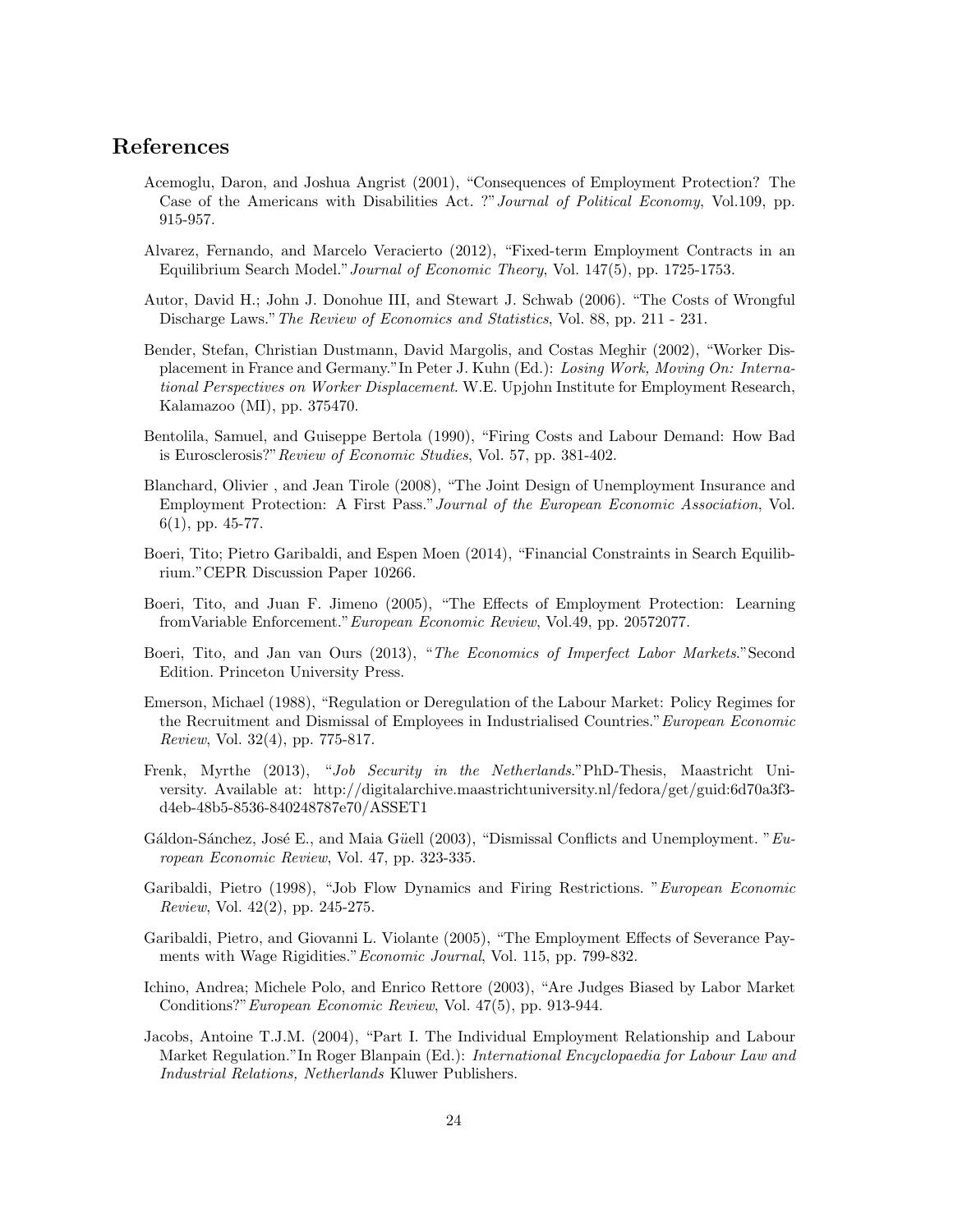- Koopmans, Tjalling C. (1947), "Measurement Without Theory."The Review of Economics and Statistics, Vol. 49(3), pp. 161-172.
- Lazear, Edward P. (1990), "Job Security Provisions and Employment."The Quarterly Journal of Economics, Vol. 105(3), pp. 699-726.
- Marinescu, Elena (2011), "Are Judges Sensitive to Economic Conditions? Evidence from UK Employment Tribunals."Industrial and Labor Relations Review, Vol. 64(4), pp. 673-698.
- Millard, Stephen P., and Dale T. Mortensen (1997), "The Unemployment and Welfare Effects of Labor Market Policies: A Comparison of the USA and the UK."In Dennis J. Snower and Guillermo de la Dehesa (Eds.): Unemployment Policy: Government Options for the Labour Market. Cambridge University Press.
- Nickell, Stephen J. (1978), "Fixed Costs, Employment and Labour Demand over the Cycle."Economica, Vol. 45, pp. 329-345.
- Pfann, Gerard A. (2006), "Downsizing and Heterogeneous Firing Costs."The Review of Economics and Statistics, Vol. 88, pp. 158 - 170.

Ross, Sheldon M. (2002). "Introduction to Probability Models. Academic Press.

- Saint-Paul, Gilles (1995), "The High Unemployment Trap."The Quarterly Journal of Economics, Vol. 110(2), pp. 527-550.
- Siegelman, Peter, and John J. Donohue III (1995), "The Selection of Employment Discrimination Disputes for Litigation: Using Business Cycle Effects to Test the Priest-Klein Hypothesis."Journal of Legal Studies, Vol.24, pp. 427-472.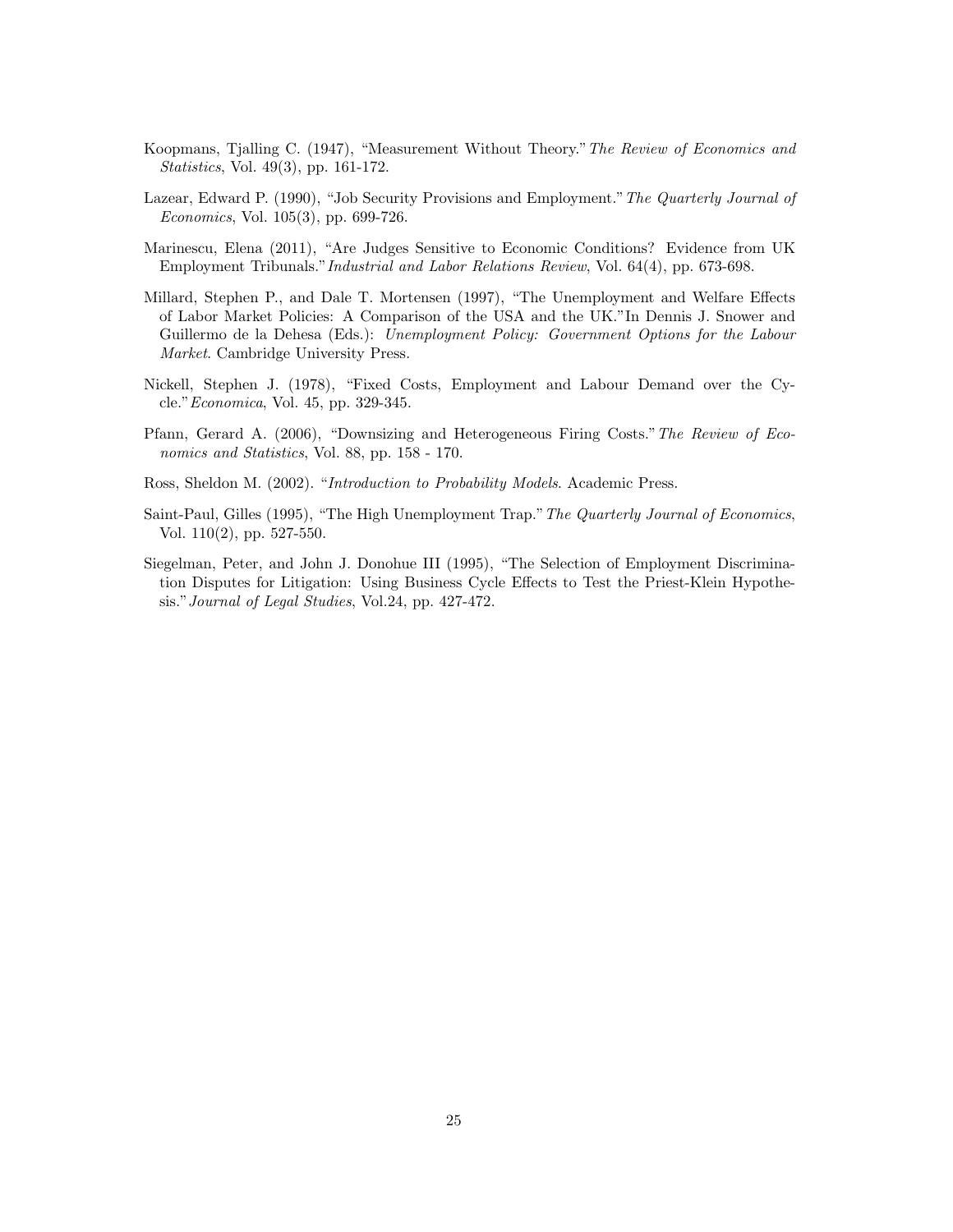## Theoretical Annex

$$
(r + \lambda + \delta)J = \overline{x} + \overline{y} - w(\overline{x} + \overline{y}) + \lambda \int_{z^g}^{z^u} (1 - F_{X+Y}(m)) dm
$$
\n(22)

$$
-\frac{\lambda}{r+\lambda+s^{pes}}\int_{z^ct}^{z^{pes}}F_{X+Y}(m))dm-\frac{\lambda}{r+\lambda+s^{ct}}\int_{z^l}^{z^{ct}}F_{X+Y}(m))dm\tag{23}
$$

 $(r+\lambda+\delta)J=\overline{x}+\overline{y}-w(\overline{x}+\overline{y})+\lambda \int^{z^u}$  $\int_{z^{g}}^{z^{\infty}} (1-F_{X+Y}(m))dm-\frac{\lambda}{r+\lambda+\lambda}$  $\frac{\lambda}{r+\lambda+s^{pes}}\int_{z^ct}^{z^{pes}}$  $\int_{z^ct}^{z^{pcc}} F_{X+Y}(m))dm-\frac{\lambda}{r+\lambda}$  $\frac{\lambda}{r+\lambda+s^{ct}}\int_{z^l}^{z^{ct}}$  $\int_{z^l} F_{X+Y}(m) dm$ (24)

The value of a new job is

$$
(r+\lambda+\delta)J = \overline{x}+\overline{y}-w(\overline{x}+\overline{y})+\lambda \int_{z^g}^{z^u} J^g(v)dF_{X+Y}(m) + \lambda \int_{z^ct}^{z^{pes}} J^{pes}g(v)dF_{X+Y}(m) + \lambda \int_{z^l}^{z^{ct}} J^{ct}g(v)dF_{X+Y}(m)
$$
\n(25)

Result 6.1 The equilibrium exist and it is unique.

*Proof.* Using the fact that  $\tilde{z} = rU(\theta)$  and  $z^{ct} = rU - \frac{s^{ct}F(r+\delta+s^{pes})}{s^{ct}-s^{pes}}$  $\frac{s^{(r+6+s^{r-3})}}{s^{ct}-s^{pes}}$ , equation 15 becomes an equation in  $\theta$ 

$$
\frac{c(r+\lambda + \delta)}{q(\theta)} = (\overline{x} + \overline{y})(1-\beta) - \beta c\theta + \lambda(1-\beta)\int_{rU(\theta)}^{z^u} (1-F_{X+Y}(m))dm - \lambda(1+\beta)S^{ct}(\theta, z^{ct}) - \lambda(1+\beta)S^{pes}(\theta, z^{ct}, \tilde{z})
$$

The left hand side is increasing in  $\theta$  since  $q\ell(\theta) < 0$ . Differentiating the r.h.s with respect to  $\theta$  yields

$$
\frac{\partial J}{\partial \theta} = -\beta c - \lambda (1 - F_{X+Y}(rU(\theta)) \frac{\partial rU}{\partial \theta} - \frac{\lambda (1+\beta)}{r + \lambda + \delta + s^{pes}} \left[ F_{X+Y}(rU^{ct}) - F_{X+Y}(z^{ct}) \right] \frac{\partial rU}{\partial \theta} - \frac{\lambda (1+\beta)}{r + \lambda + \delta + s^{ct}} F_{X+Y}(z^{ct}(\theta)) \frac{\partial rU}{\partial \theta}.
$$

where the negative slope depends on the fact that  $rU = b + c\theta \frac{\beta}{1-\beta}$  so that  $\frac{\partial rU}{\partial \theta} > 0$ 

To this ends we need some accounting and definitions. Let's say that the total number of jobs is

 $n$ , a variable that will be endogenous in general equilibrium. In light of

it will be true that

$$
n = n^g + n^{pes} + n^{ct}
$$

where  $n<sup>g</sup>$ ,  $n<sup>pes</sup>$  and  $n<sup>ct</sup>$  are the number of jobs in good conditions, in PES procedure and in court ruling.<sup>15</sup> The measure of jobs that is seeking a permision to fire is

Total jobs willing to separate =  $\lambda F_{X+Y}(\tilde{z})n^g$ 

where  $F_{X+Y}$  is the convolution of X and Y and  $\tilde{z} = \tilde{x} + \tilde{y}$  is the marginal good job of equation (8). Similarly, the applications to the court are

Applications to Court permissions =  $\lambda F_{X+Y}(z^{ct})n^{g}$ 

where  $z^{ct}$  is the marginal court job. Finally, the applications to the PES offices are

Applications to PES permissions =  $\lambda (F_{X+Y}(\tilde{z} - z^{ct})) n^{g}$ 

<sup>&</sup>lt;sup>15</sup>Note that the actual separations are, respectively,  $s^{pes}n^{pes}$  and  $s^{ct}n^{ct}$ .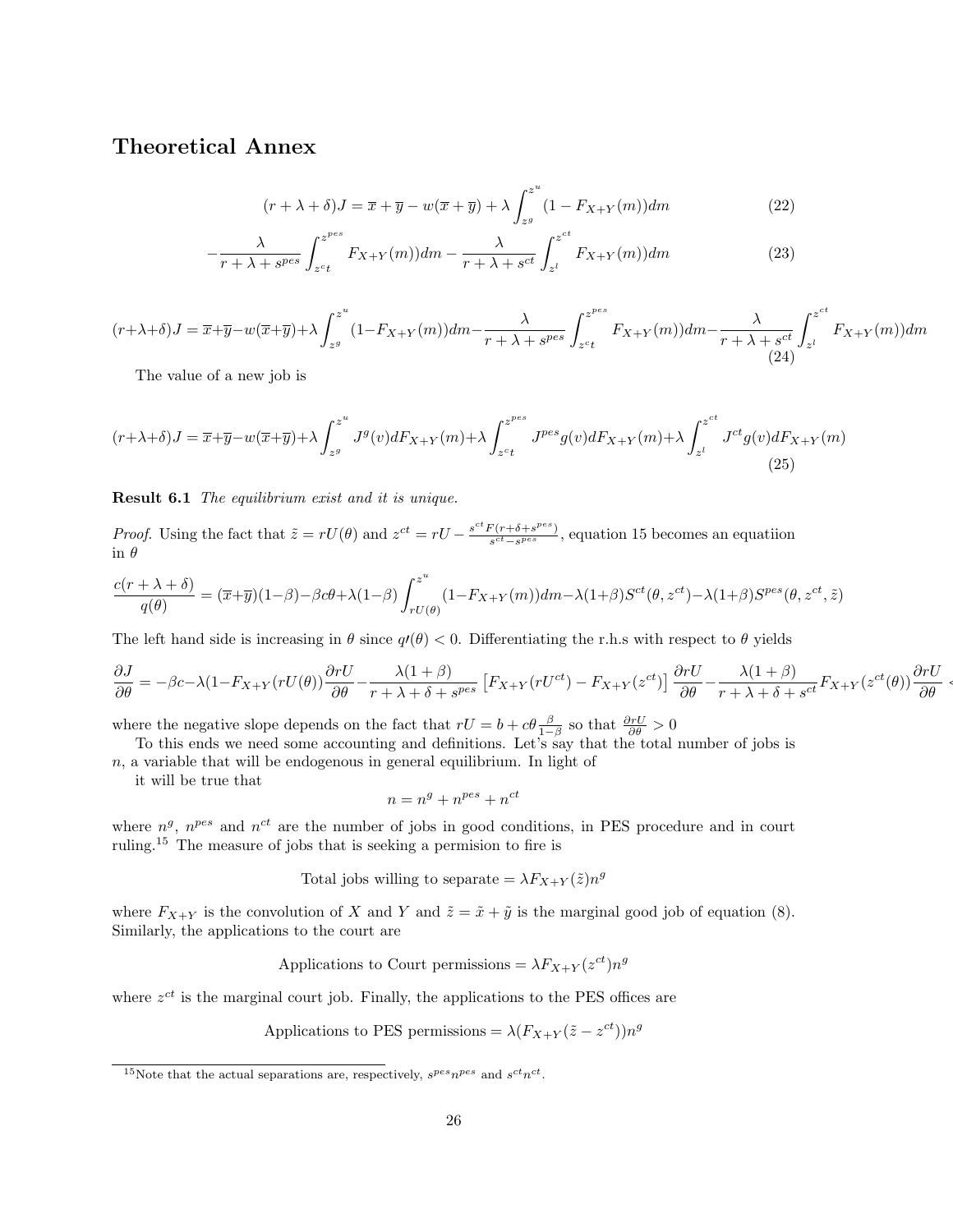# Tables

| Civil Court          | Duration  | Tenure     | Age        | Gender                      | Hourly wage      | Hours  |
|----------------------|-----------|------------|------------|-----------------------------|------------------|--------|
| $\#$ obs: 1,029      | (in days) | (in years) | (in years) | $(\varphi = 0; \sigma = 1)$ | $(in 2006 \in )$ | worked |
| Mean                 | 11.17     | 9.84       | 42.20      | .63                         | 16.23            | 33.55  |
| Std.Dev.             | 19.28     | 9.60       | 10.01      | .48                         | 8.49             | 7.78   |
| 1\% percentile       | $\theta$  | .30        | 22         | $\theta$                    | 7.53             | 8.00   |
| $50\%$ percentile    | 3         | 6.45       | 42         | 1                           | 13.91            | 36.10  |
| $99\%$ percentile    | 76        | 40.35      | 62         | 1                           | 47.42            | 42.99  |
| <b>PES</b>           | Duration  | Tenure     | Age        | Gender                      | Hourly wage      | Hours  |
| $\#$ obs: 1,162      | (in days) | (in years) | (in years) | $(\varphi = 0; \sigma = 1)$ | $(in 2006 \in )$ | worked |
| Mean                 | 42.20     | 10.82      | 44.45      | .60                         | 13.46            | 31.79  |
| Std.Dev.             | 32.52     | 8.77       | 10.11      | .49                         | 5.22             | 9.85   |
| $1\%$ percentile     | 1         | .31        | 22         | $\theta$                    | 7.82             | 5.24   |
| $50\%$ percentile    | 36        | 7.79       | 45         | 1                           | 12.35            | 36.41  |
| $99\%$ percentile    | 167       | 36.52      | 63         | 1                           | 32.18            | 40.67  |
| Mean difference      | $-31.03$  | $-.99$     | $-2.24$    | .03                         | 2.77             | 1.77   |
| $t - test^{\dagger}$ | $-27.52$  | $-2.50$    | $-5.21$    | 1.60                        | 9.08             | 4.69   |
| $p-value$            | .00.      | .01        | .00.       | .11                         | .00.             | .00.   |

Table 1: Summary Statistics of Dismissal Requests During The Period 2006 - 2009

 $^\dagger\text{T}$  wo-sample  $t\text{-}test$  with unequal variances.

Notes: Duration is defined as the time in days that passes between the submission of a permanent contract termination request and the final ruling; tenure is the time that a worker is employed measured in years at the moment of request submission; age of a worker is measured in years at the moment of request submission; hourly wage is the contract wage per hour worked measured in  $2006 \in \text{at}$  the time of request submission excl. bonuses, holiday payments, and other fees. Hours worked is contract working hours per week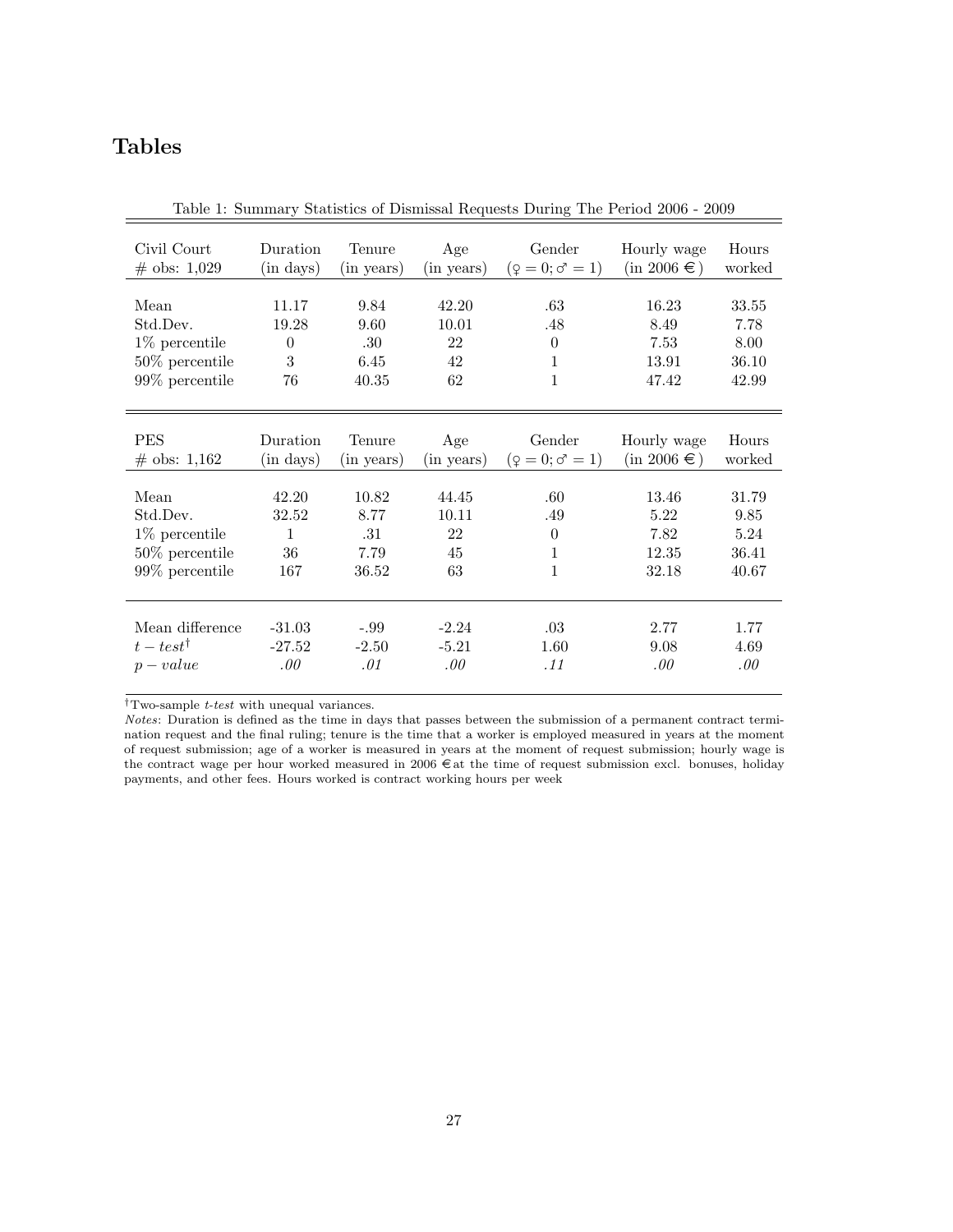| Employer Size       | $0 - 9$  | $10 - 99$ | >100     |
|---------------------|----------|-----------|----------|
| Court               | 13.88    | 12.56     | 9.68     |
| (s.e.)              | (1.45)   | (1.09)    | (.82)    |
| $\#$ of obs.        | 166      | 291       | 572      |
| $\%$ of obs.        | 16.1     | 28.3      | 55.6     |
| <b>PES</b>          | 35.89    | 42.81     | 46.07    |
| (s.e.)              | (1.45)   | (1.28)    | (2.31)   |
| $\#$ of obs.        | 224      | 681       | 257      |
| $%$ of obs.         | 19.3     | 58.6      | 22.1     |
| Difference          | $-22.02$ | $-30.25$  | $-36.40$ |
| $p-value^{\dagger}$ | .00.     | .00       | .00      |

Table 2: Duration Differences By Employer Size

 $^\dagger$  Two-sample *t-test* with unequal variances.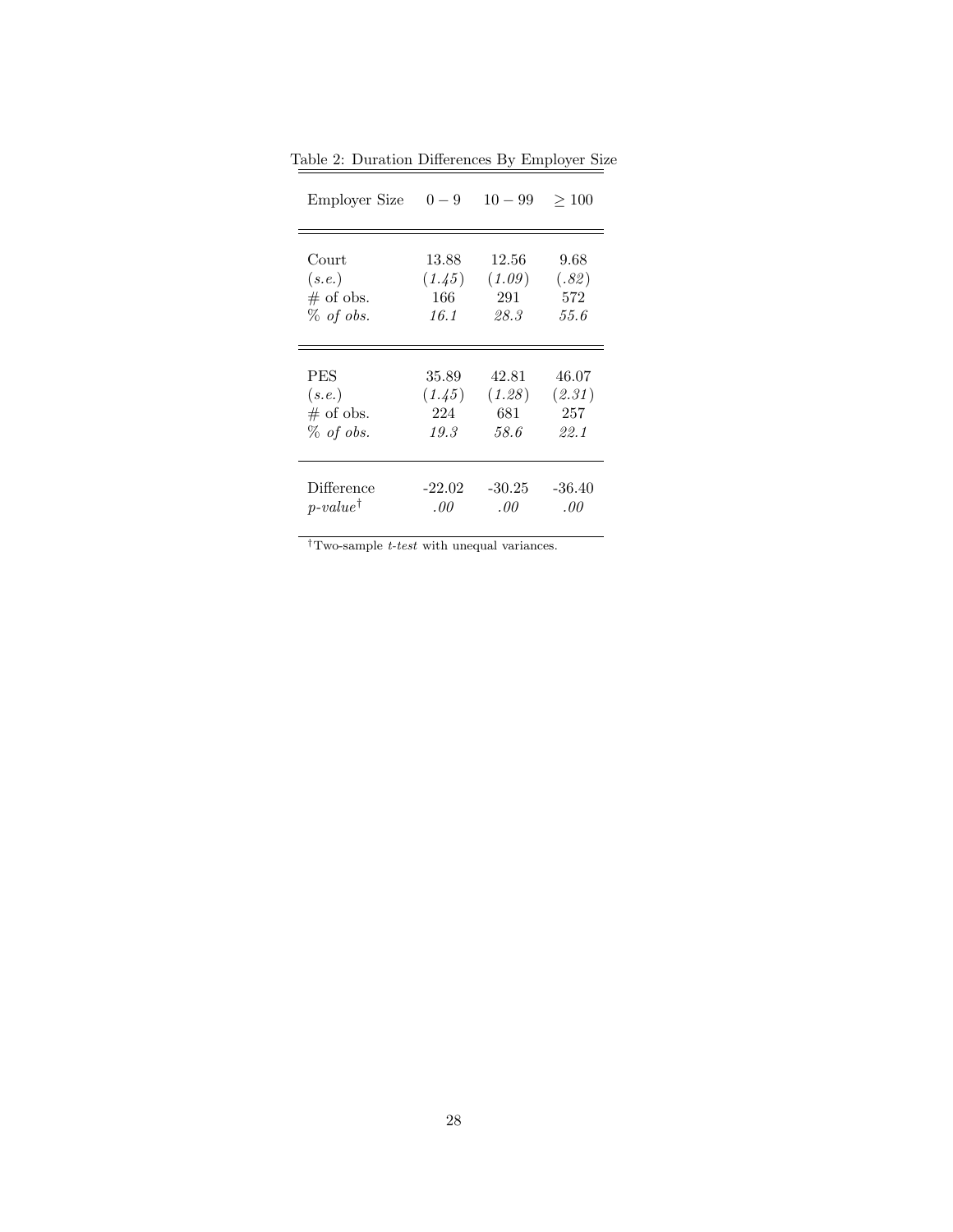| Reasons             | <i>Worker Dominant</i> | Firm Dominant<br>$x < 0$ and $y > 0$ $x > 0$ and $y < 0$ $x < 0$ and $y < 0$ | Uncertain |
|---------------------|------------------------|------------------------------------------------------------------------------|-----------|
| Court               | 33.23                  | 10.39                                                                        | 9.04      |
| (s.e.)              | (3.93)                 | (1.19)                                                                       | (.58)     |
| $#$ of obs.         | 77                     | 242                                                                          | 710       |
| $%$ of obs.         | 7.5                    | 23.5                                                                         | 69.0      |
| <b>PES</b>          | 57.78                  | 36.44                                                                        | 46.40     |
| (s.e.)              | (2.91)                 | (.67)                                                                        | (7.98)    |
| $#$ of obs.         | 309                    | 843                                                                          | 10        |
| $%$ of obs.         | 23.0                   | 72.5                                                                         | 0.9       |
| Difference          | $-24.55$               | $-26.05$                                                                     | $-37.36$  |
| $p-value^{\dagger}$ | .00.                   | .00.                                                                         | .00       |

Table 3: Duration Differences By Reasons for Dismissal Requests

 $^\dagger \mathrm{T}$  wo-sample  $\emph{t-test}$  with unequal variances.

Notes: Worker dominant reasons for requesting a dismissal include absence from work due to long-term sickness; disciplinary reasons related to conduct, ability or capability, and other substantial reasons; Firm dominant reasons include redundancy, relocation or reorganization; Uncertain reasons contain those cases where it is doubtful which party is responsible most for making the separation compulsory. These include fairness issues, disputes and other disturbed relationships between an employee and an employer.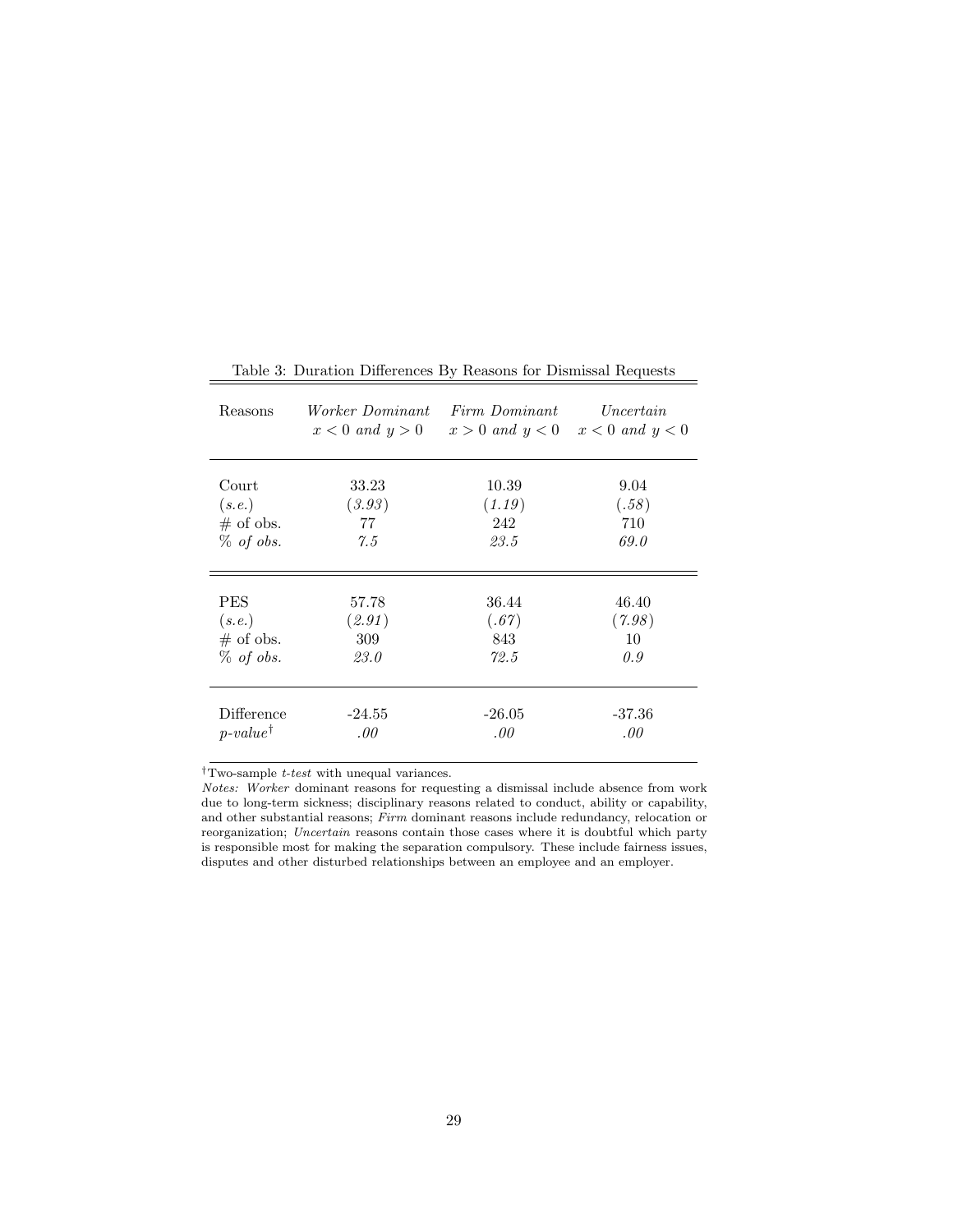|                                                                                                          |                                | <b>Dependent variable:</b> Flocess Duration in Days |                                                                                                           |
|----------------------------------------------------------------------------------------------------------|--------------------------------|-----------------------------------------------------|-----------------------------------------------------------------------------------------------------------|
|                                                                                                          | <b>Baseline Model</b><br>(OLS) | Extended Model I<br>(OLS)                           | Extended Model II<br>(OLS)                                                                                |
| Constant                                                                                                 | $9.04***$                      | $-13.55*$                                           | $-.065$                                                                                                   |
| X(x>0)                                                                                                   | (.972)<br>1.35                 | (8.09)<br>.745                                      | (9.05)<br>1.08                                                                                            |
| Y $(y > 0)$                                                                                              | (1.93)<br>24.18***             | (1.95)<br>24.09***                                  | (1.95)<br>$24.21***$<br>(3.10)                                                                            |
| <b>PES</b>                                                                                               | (3.11)<br>$26.05***$           | (3.12)<br>$25.48***$<br>(1.99)                      | $5.02\,$<br>(7.50)                                                                                        |
| PES*Y                                                                                                    | (1.89)<br>$-1.50$<br>(3.80)    | $-.959$<br>(3.86)                                   | $-.112$<br>(3.84)                                                                                         |
| Worker characteristics <sup>1</sup><br>Age<br>Tenure                                                     | N <sub>o</sub>                 | $.036\,$<br>(.065)<br>$.085\,$<br>(.072)            | .133<br>(.098)<br>$.002\,$<br>(.010)                                                                      |
| Male<br>Hours                                                                                            |                                | $-1.47$<br>(1.47)<br>$.177***$                      | 3.33<br>(2.09)<br>$-.221$                                                                                 |
| Wage                                                                                                     |                                | (.083)<br>$.172**$<br>(.088)                        | (.135)<br>$-.022$<br>(.106)                                                                               |
| $\label{thm:interactions} Interactions$<br>$PES^*Age$<br>PES*Tenure<br>PES*Male<br>PES*Hours<br>PES*Wage | N <sub>o</sub>                 | N <sub>o</sub>                                      | $-.182$<br>(.129)<br>.129<br>(.137)<br>$-9.69***$<br>(2.90)<br>$.647***$<br>(.167)<br>$.806***$<br>(.188) |
| Firm characteristics <sup>2</sup><br>Monthly unemployment rate <sup>3</sup>                              | $\rm No$<br>$\rm No$           | Yes<br>Yes                                          | Yes<br>Yes                                                                                                |
| $#$ of obs.<br>$\mathbb{R}^2$                                                                            | 2181<br>.313                   | 2181<br>$.326\,$                                    | 2181<br>.340                                                                                              |

## Dependent Variable: Process Duration in Days

Notes: Robust standard errors are reported in parentheses.<sup>\*</sup> $p < .10,$ <sup>\*\*</sup> $p < .05,$ \*\*\* $p < .01$ . Process duration is defined as the time in days that passes between the submission of a permanent contract termination request and the final ruling. <sup>1</sup>Worker characteristics include tenure the time that a worker is employed measured in years at the moment of request submission; age of a worker is measured in years at the moment of request submission; hourly wage is the contract wage per hour worked measured in  $2006 \epsilon$  at the time of request submission excl. bonuses, holiday payments, and other fees. Hours worked is contract working hours per week  ${}^{2}$ Firm characteristics include industry and firm size indicators.  ${}^{3}$ The monthly unemployment rate is a business cycle indicator for the Netherlands' economy. The 10 observations for PES with  $x>0$  and  $y<0$  are not included in the regression.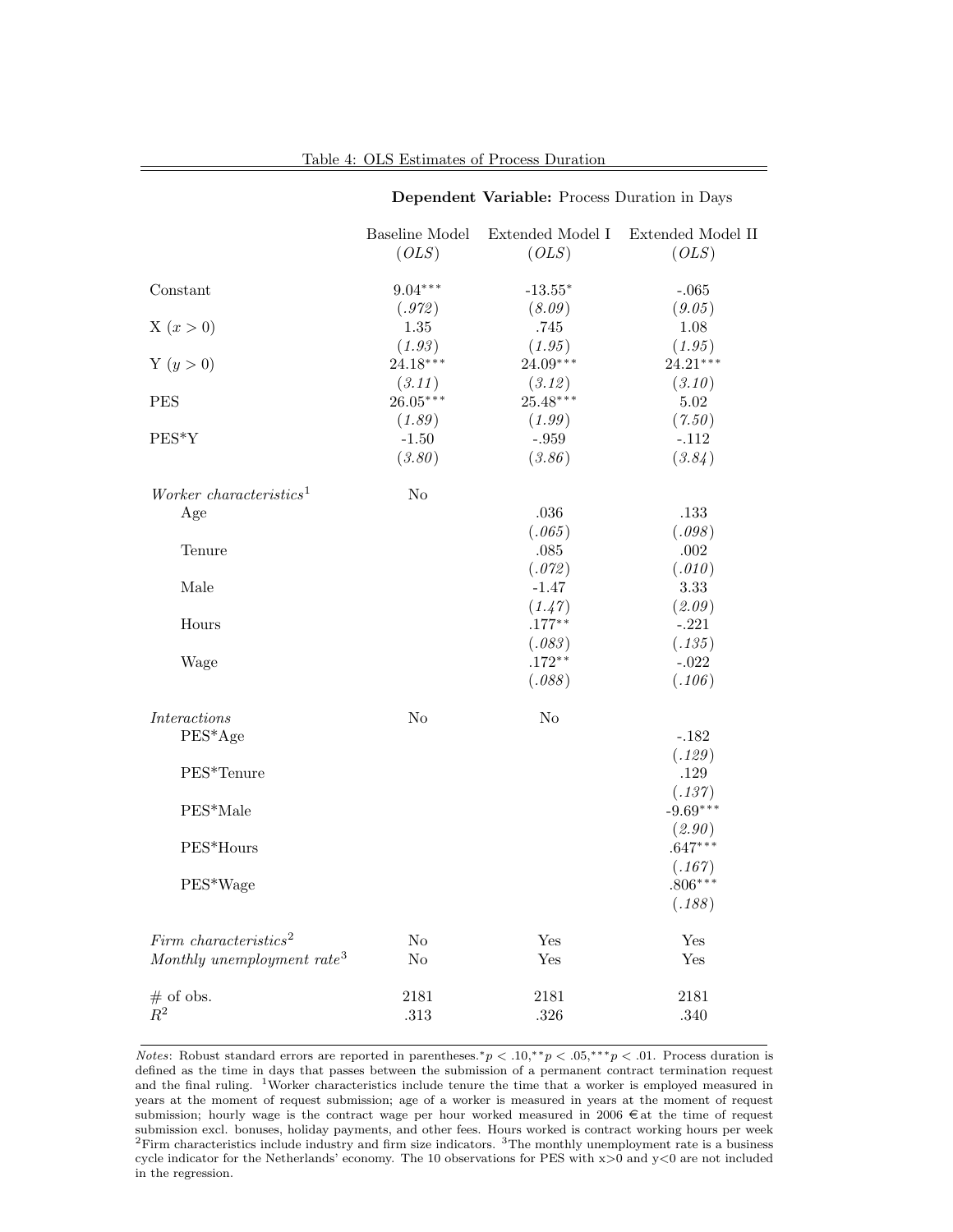| Table 5: Procedural Outcomes of Dismissal Requests |  |  |
|----------------------------------------------------|--|--|
|                                                    |  |  |

| Reason:                                  | Worker Dominant Firm Dominant |                 | Uncertain       |
|------------------------------------------|-------------------------------|-----------------|-----------------|
| Granted:<br><i>Duration</i><br># of obs. | 32.61<br>48                   | 9.55<br>233     | 7.94<br>671     |
| Denied:<br><i>Duration</i><br># of obs.  | 34.25<br>29                   | 32.16<br>9      | 28.06<br>39     |
| Difference<br>$p-value^{\dagger}$        | $-1.63$<br>.81                | $-22.61$<br>.01 | $-20.12$<br>.00 |

## Court Rulings on Dismissal Requests

## PES Decisions on Dismissal Requests

| Reasons                                  | <i>Worker Dominant</i> | Firm Dominant | Uncertain       |
|------------------------------------------|------------------------|---------------|-----------------|
| Granted:<br><i>Duration</i><br># of obs. | 58.21<br>274           | 36.50<br>742  | 24.00<br>2      |
| Denied:<br><i>Duration</i><br># of obs.  | 54.4<br>35             | 36.01<br>101  | 52.00<br>8      |
| Difference<br>$p-value^{\dagger}$        | 3.81<br>.65            | .49<br>.83    | $-28.00$<br>.31 |

 $\mathsf{T}_{\text{Two-sample }t\text{-}test}$  with unequal variances.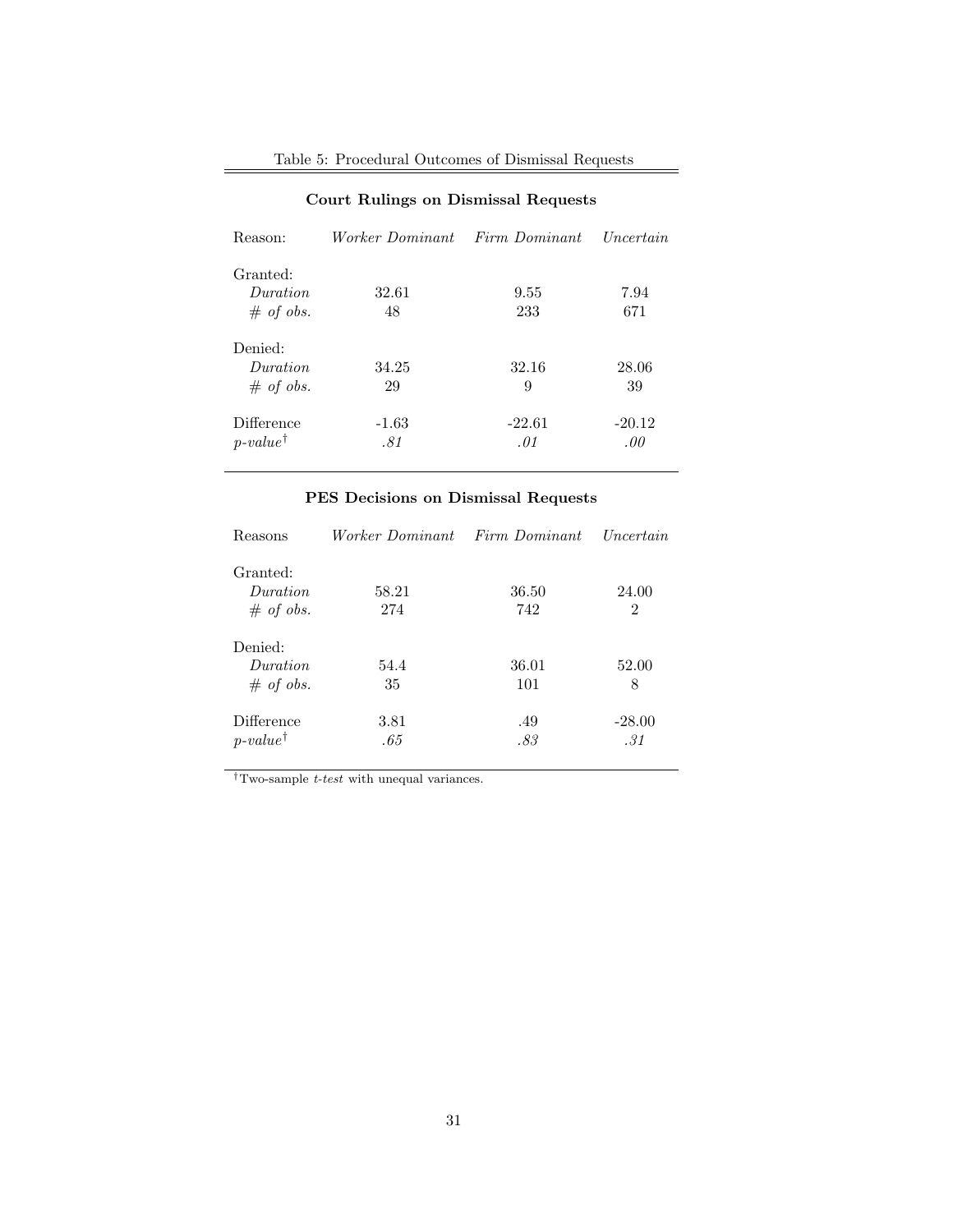|                                |            |                              | Table 6: Firing Costs Differences Between Court and PES Procedural Outcomes                                                                                                                                                                                                                                                                                                                                                                                                                                                                                                                                                                                  |                             |                            |                            |
|--------------------------------|------------|------------------------------|--------------------------------------------------------------------------------------------------------------------------------------------------------------------------------------------------------------------------------------------------------------------------------------------------------------------------------------------------------------------------------------------------------------------------------------------------------------------------------------------------------------------------------------------------------------------------------------------------------------------------------------------------------------|-----------------------------|----------------------------|----------------------------|
| $\#$ obs: 1,029<br>Civil Court | Court fee  | during process<br>Wage costs | until job ends<br>Wage costs                                                                                                                                                                                                                                                                                                                                                                                                                                                                                                                                                                                                                                 |                             | Severance<br>payments      | firing costs<br>Total avg. |
| Std. Dev.<br>Median<br>Mean    | 102<br>104 | 1,791<br>216<br>765          | 3,496<br>2,213<br>4,315                                                                                                                                                                                                                                                                                                                                                                                                                                                                                                                                                                                                                                      |                             | 26,619<br>10,159<br>52,370 | 30,982<br>13,708<br>54,808 |
| $#$ obs: 1,162<br>PES          |            | during process<br>Wage costs | Wage costs until<br>time to notice                                                                                                                                                                                                                                                                                                                                                                                                                                                                                                                                                                                                                           | notice period<br>Wage costs |                            | firing costs<br>Total avg. |
| Std. Dev.<br>Median<br>Mean    |            | 2,964<br>2,347<br>3.098      | 787<br>583<br>685                                                                                                                                                                                                                                                                                                                                                                                                                                                                                                                                                                                                                                            | 3,728<br>2,458<br>3,102     |                            | 5,648<br>7,480<br>6,054    |
|                                |            |                              | Notes: This table shows the composition of firing costs during the lay-off procedure. The duration time can be divided into<br>the pronouncement. The time to notice is the period between the pronouncement and the start of the notice period. The notice<br>period is defined by the employees years of tenure, and equals 1 month for tenure less than 5 years, 2 months for tenure less<br>the procedural time, the time to notice, and the period of notice. The procedural time is the time between submission and<br>than 10 years, 3 months for tenure less than 15 years, and 4 months for tenure of 15 years or longer. Costs are in 2006 $\in$ . |                             |                            |                            |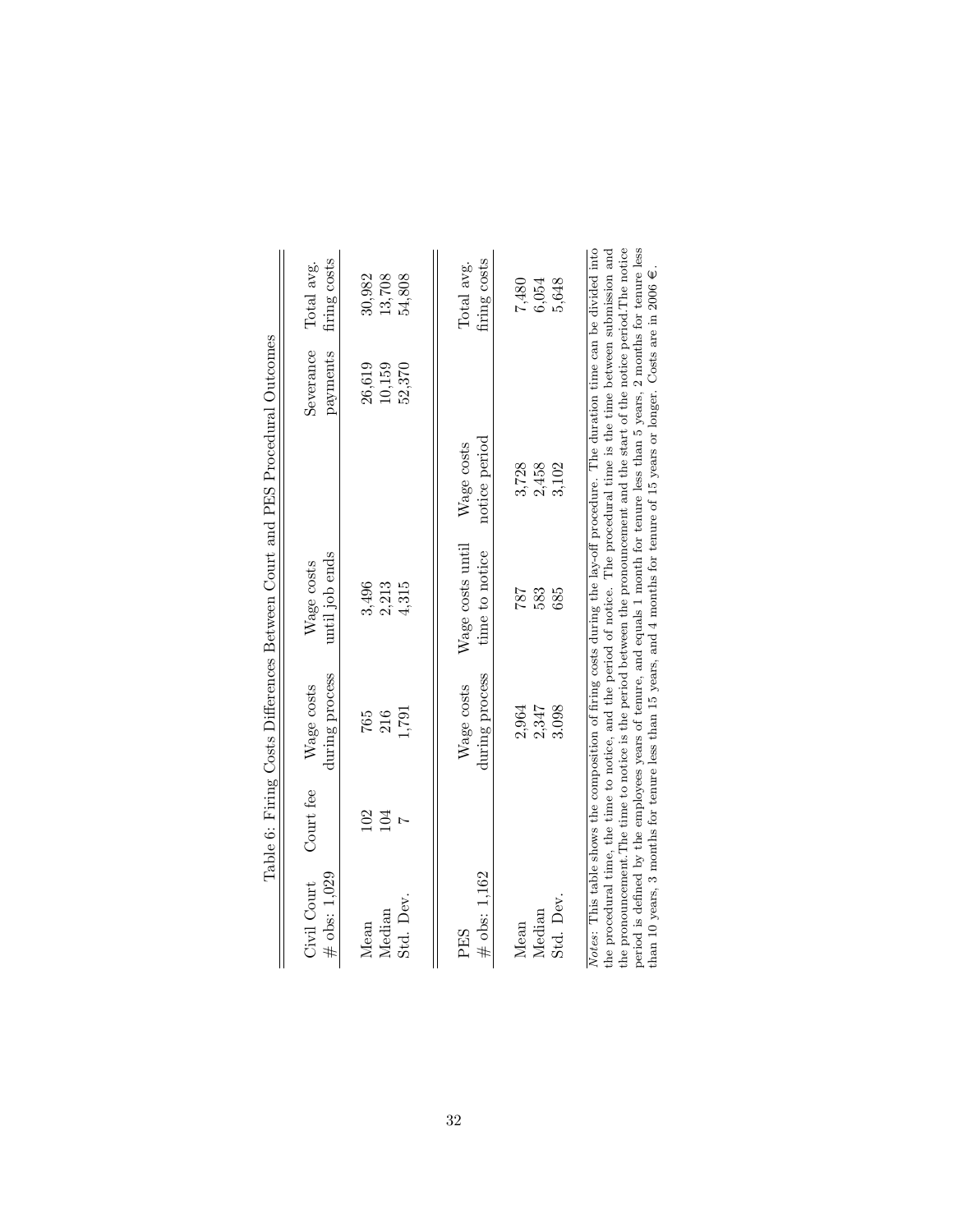| Reason:          | Worker<br>Dominant | Firm<br>Dominant | Uncertain | ALL  | $\Delta(U\text{-}Rate)^1$ |
|------------------|--------------------|------------------|-----------|------|---------------------------|
| 2006             | 17.0               | 7.18             | 7.17      | 8.59 | $-1.0$                    |
| Court            | 9.44               | 1.10             | 6.04      | 4.09 |                           |
| <i>PES</i>       | 7.56               | 6.08             | 1.13      | 4.50 |                           |
| 2007             | 16.4               | 8.47             | 4.68      | 8.94 | $-1.0$                    |
| $\mathit{Court}$ | 5.45               | 1.06             | 4.09      | 3.19 |                           |
| <i>PES</i>       | 10.9               | 7.41             | 0.59      | 5.74 | $-0.6$                    |
| 2008             | 14.1               | 6.37             | 8.61      | 9.00 |                           |
| Court            | 6.52               | 0.0              | 6.62      | 4.00 |                           |
| <i>PES</i>       | 7.61               | 6.37             | 1.99      | 5.00 |                           |
| 2009             | 19.2               | 15.4             | 5.30      | 13.6 | $+0.9$                    |
| $\it Court$      | 8.97               | 0.80             | 4.54      | 2.73 |                           |
| <b>PES</b>       | 10.2               | 14.6             | 0.76      | 10.9 |                           |

Table 7: Denied Dismissal Requests Over $\mathrm{Time}^{\dagger}$ 

† In percentages of total number of requests per reason per year.

 $1\Delta(U-Rate)$  is the change in the annual unemployment rate in comparison with the previous year.